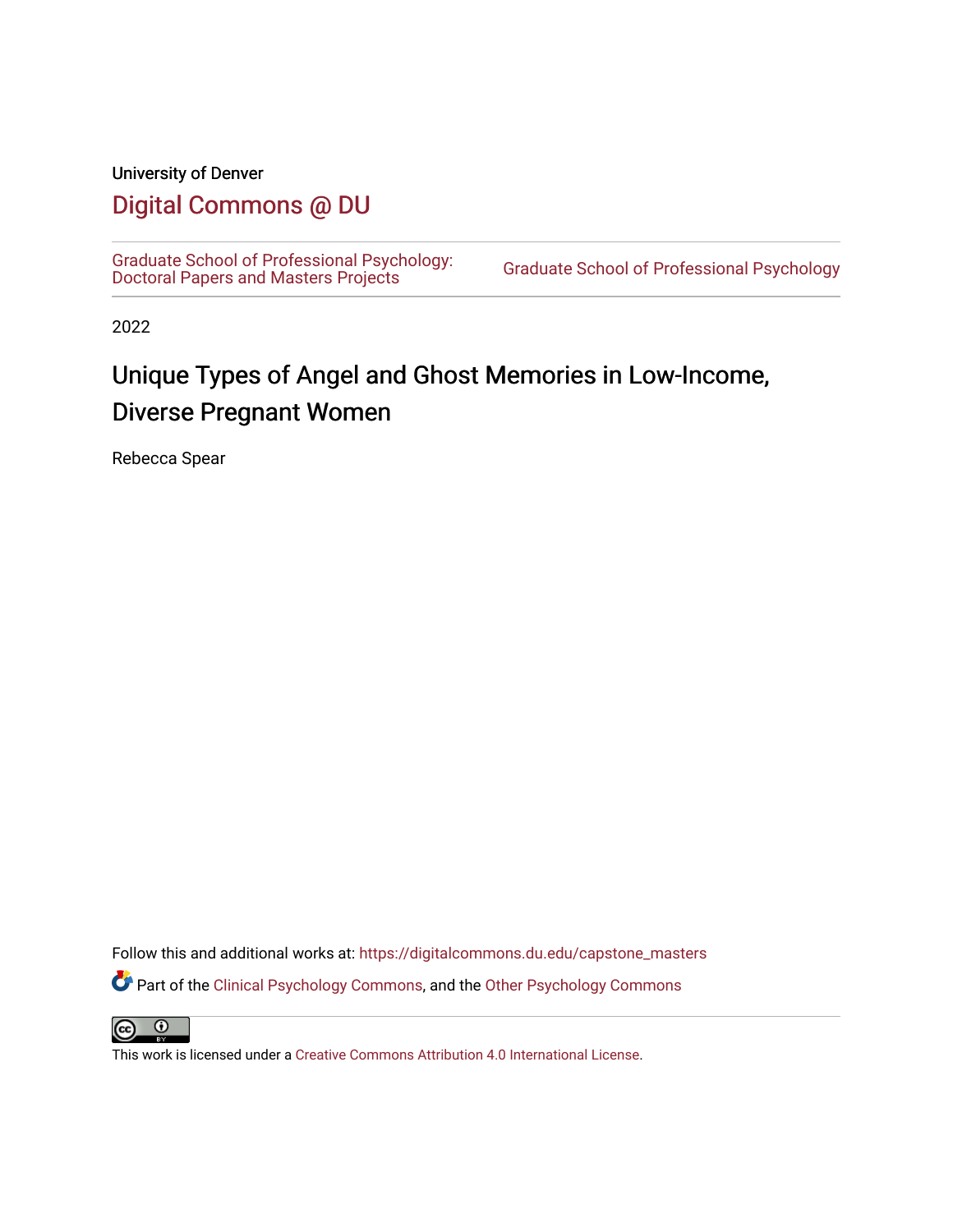Unique Types of Angel and Ghost Memories in Low-Income, Diverse Pregnant Women

## A DOCTORAL PAPER PRESENTED TO THE FACULTY OF THE GRADUATE SCHOOL OF PROFESSIONAL PSYCHOLOGY OFFICE OF GRADUATE STUDIES UNIVERSITY OF DENVER

## IN PARTIAL FULFILLMENT OF THE REQUIREMENTS FOR THE DEGREE DOCTOR OF PSYCHOLOGY

BY Rebecca Spear June 15, 2021

APPROVED:

Tracy Vozar, Ph.D., Chair

Angela Narayan, Ph.D.

\_\_\_\_\_\_\_\_\_\_\_\_\_\_\_\_\_\_\_\_\_\_\_\_\_\_

\_\_\_\_\_\_\_\_\_\_\_\_\_\_\_\_\_\_\_\_\_\_\_\_\_\_

Hale Martin, Ph.D.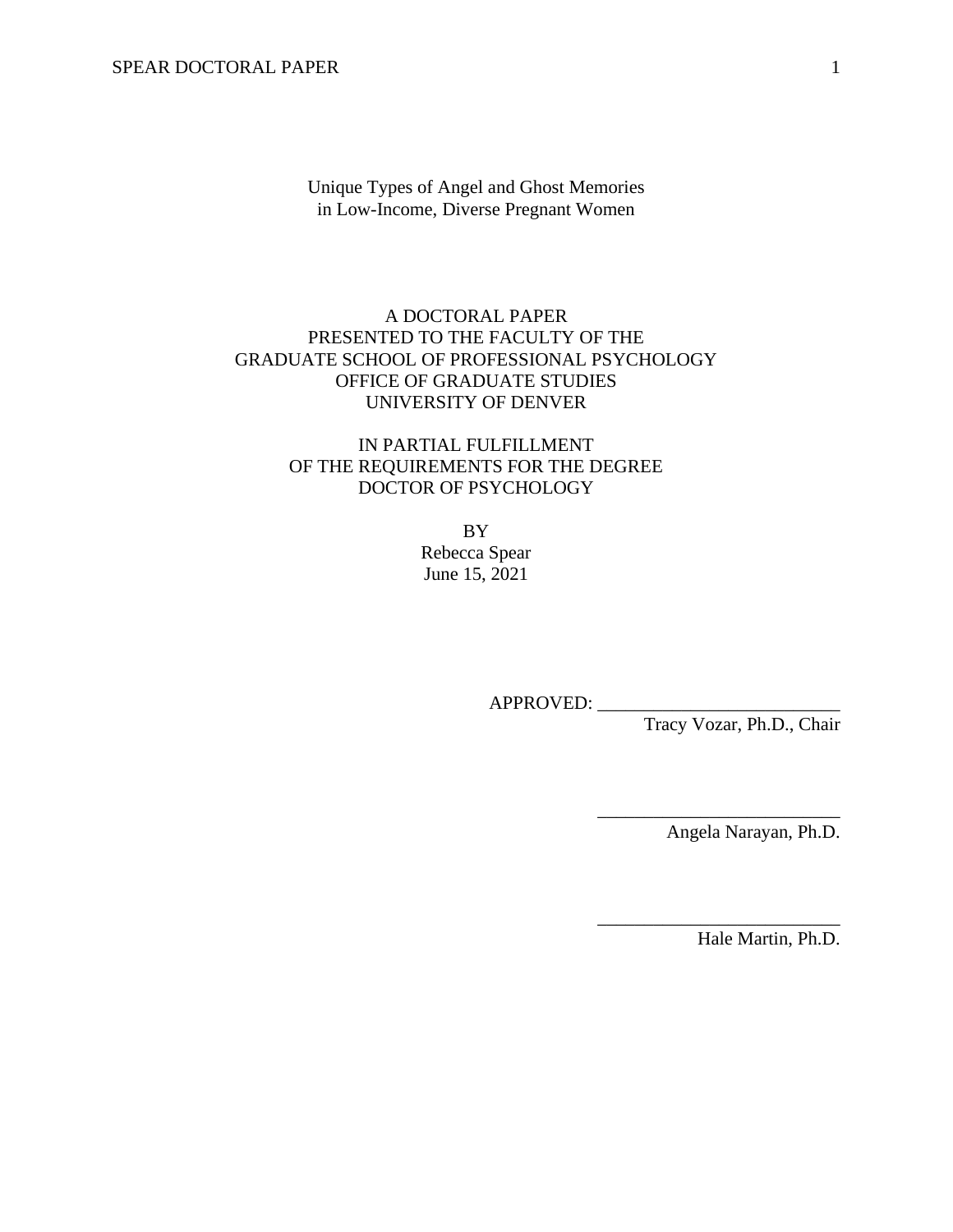#### **Abstract**

This study examined the associations between three types of angel memories, defined as recollections of loving moments with childhood caregivers, and pregnant women's reported childhood adversity and current PTSD symptoms. Angel memories were coded from the Angels in the Nursery Interview (Van Horn et al., 2008) into three subtypes: protection in the context of harm, rupture in the protective shield, and sensory memories. Participants were 175 ethnicallydiverse pregnant women (*M* age = 28.07,  $SD = 5.68$ , range = 18-40 years; 61.1% non-White) who completed the Angels Interview, the Adverse Childhood Experiences scale (ACEs; CDC, 2021) for childhood adversity, and the PCL-5 (Weathers et al., 2013) for PTSD symptoms. Results indicated that 36.6% of women  $(n = 64)$  recalled an angel memory characterized by either protection in the context of harm or a sensory experience, while only 9.1% of all women had angel memories reflecting rupture in the protective shield. Post-hoc analyses examined ghost memories, defined as intrusive reminders of traumatic experiences, and revealed that 36.6% of women ( $n = 64$ ) had ghost memories involving their mother, and 20.0% ( $n = 35$ ) had ghost memories involving their father. Compared to women who did not have ghost memories involving their mother, women who did had significantly higher levels of childhood maltreatment, but not family dysfunction nor current PTSD symptoms. There were no significant differences between women who had versus did not have ghost memories with their father on childhood adversity, or PTSD symptoms. Findings underscore high potential for resilient caregiving, as many pregnant women had angel memories characterized by loving care that were free from traumatic intrusions. Findings also suggest that women whose childhood memories contain trauma reminders involving their own mother may benefit from additional screening for childhood maltreatment and interventions to recover from unresolved childhood trauma.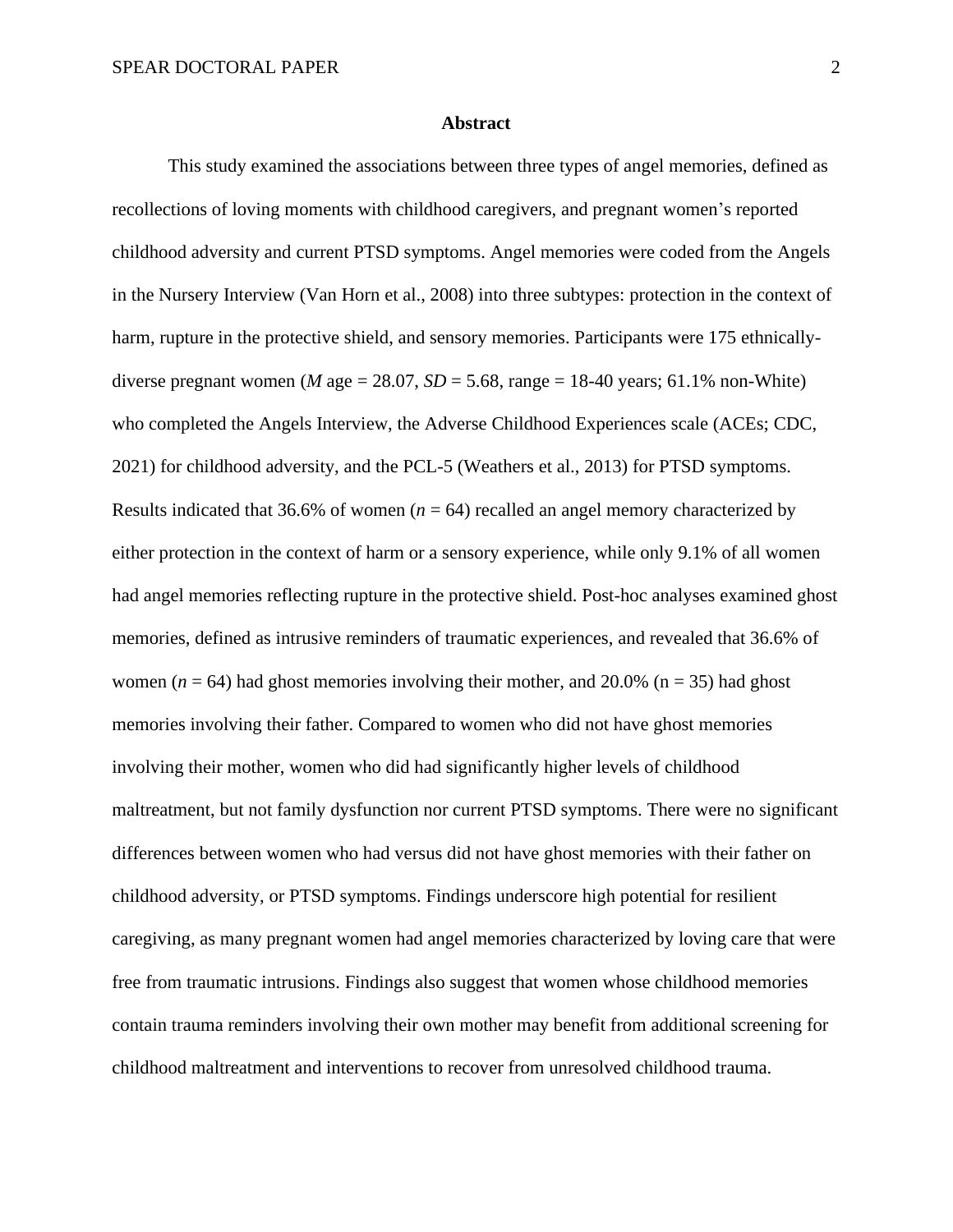Trauma-informed interventions delivered during the perinatal period may have optimal power to disrupt cycles of intergenerational trauma and help expectant women draw upon loving memories with childhood caregivers as templates for positive parenting of infants. The Angels Interview can identify markers of psychological risk and resilience and inform clinical efforts to promote caregiving resilience.

Key Words: angels in the nursery, ghosts in the nursery, childhood maltreatment, pregnancy, resilience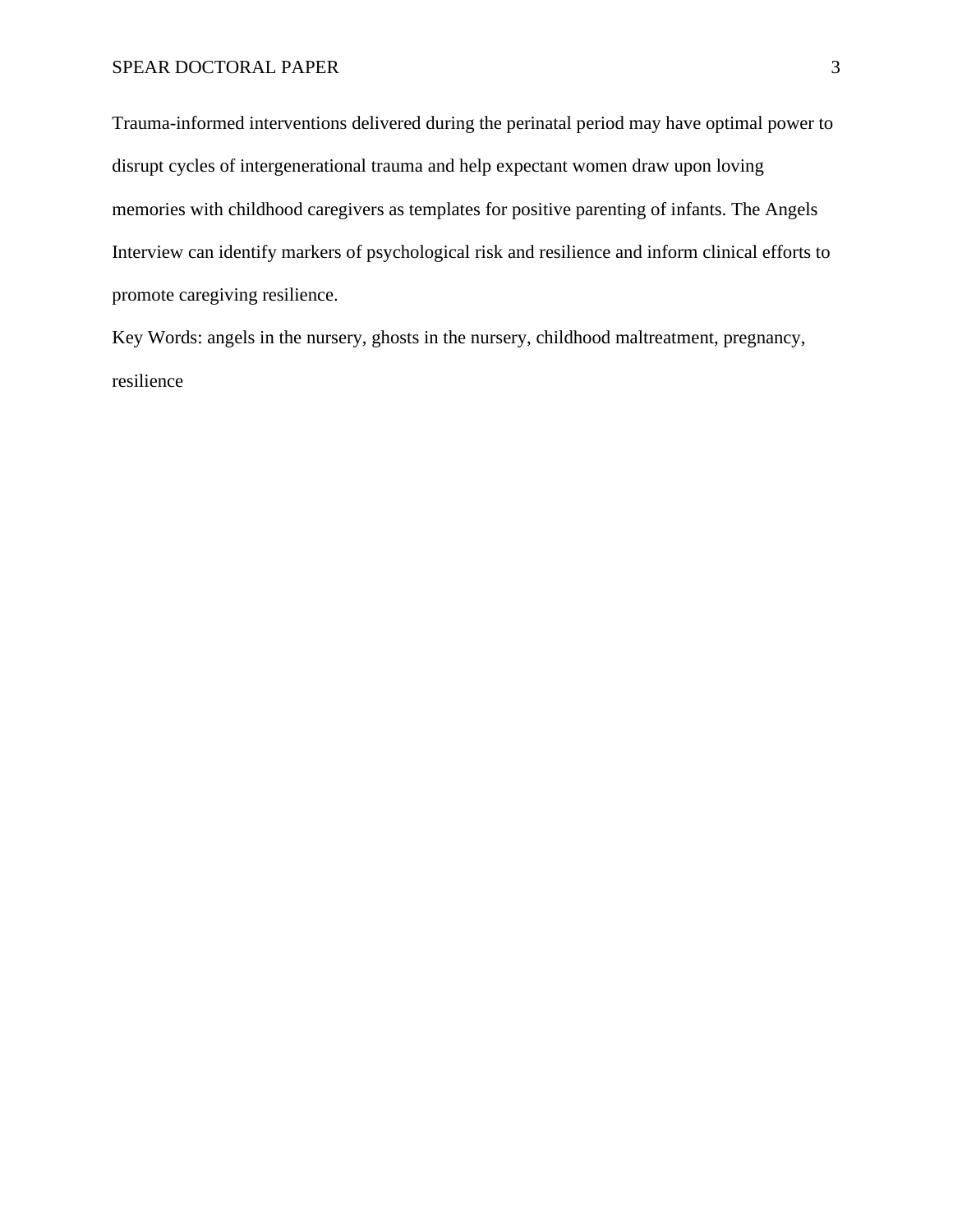Angel memories are memories from childhood that involve feeling loved, understood, or safe. They are recollections of positive experiences with caregivers that support the intergenerational transmission of benevolent parental influences, and they often serve to disrupt intergenerational cycles of maltreatment (Lieberman et. al, 2005). Angel memories provide a model for how parents with histories of negative or abusive caregiving may relate to their offspring and create a context of nurturance. They are embedded within us and are often retrieved when parents are encouraged to reflect upon their childhoods, when they begin to bond with a newborn, or when they anticipate caring for a new baby (Lieberman et al., 2005; Narayan et al., 2017, 2019). Angel memories may also serve as a protective tool when used clinically in perinatal, infant, and early childhood mental health interventions (Narayan et al., 2016).

The Angels in the Nursery Interview (Van Horn et al., 2008) is a semi-structured instrument that assesses angel memories. The interview includes seven questions that encourage adult respondents, often parents, to recall positive and supportive caregiving experiences from their upbringings, as well as the degree to which they hope to recreate these interactions with their children. The first question is, "*Do you have a memory of a time when you were little when you felt loved, understood, or safe?*" The second question pertains to sensory experiences associated with the memories and asks, "*Do you remember any smells, sights, sounds, or other sensations that are connected with the memory?*" Subsequent questions ask about memories of feeling loved, understood, or safe with anyone else, and hopes and concrete plans or practices involving recreating the positive memories with one's own offspring (Narayan et al., 2017; Van Horn et al., 2008). Narrative responses to angel memories are audio-recorded, transcribed, and coded by trained raters on a 0–5-point scale based on quality of angel memories, including positivity, specificity, and vividness. Memory narratives are also evaluated for the presence of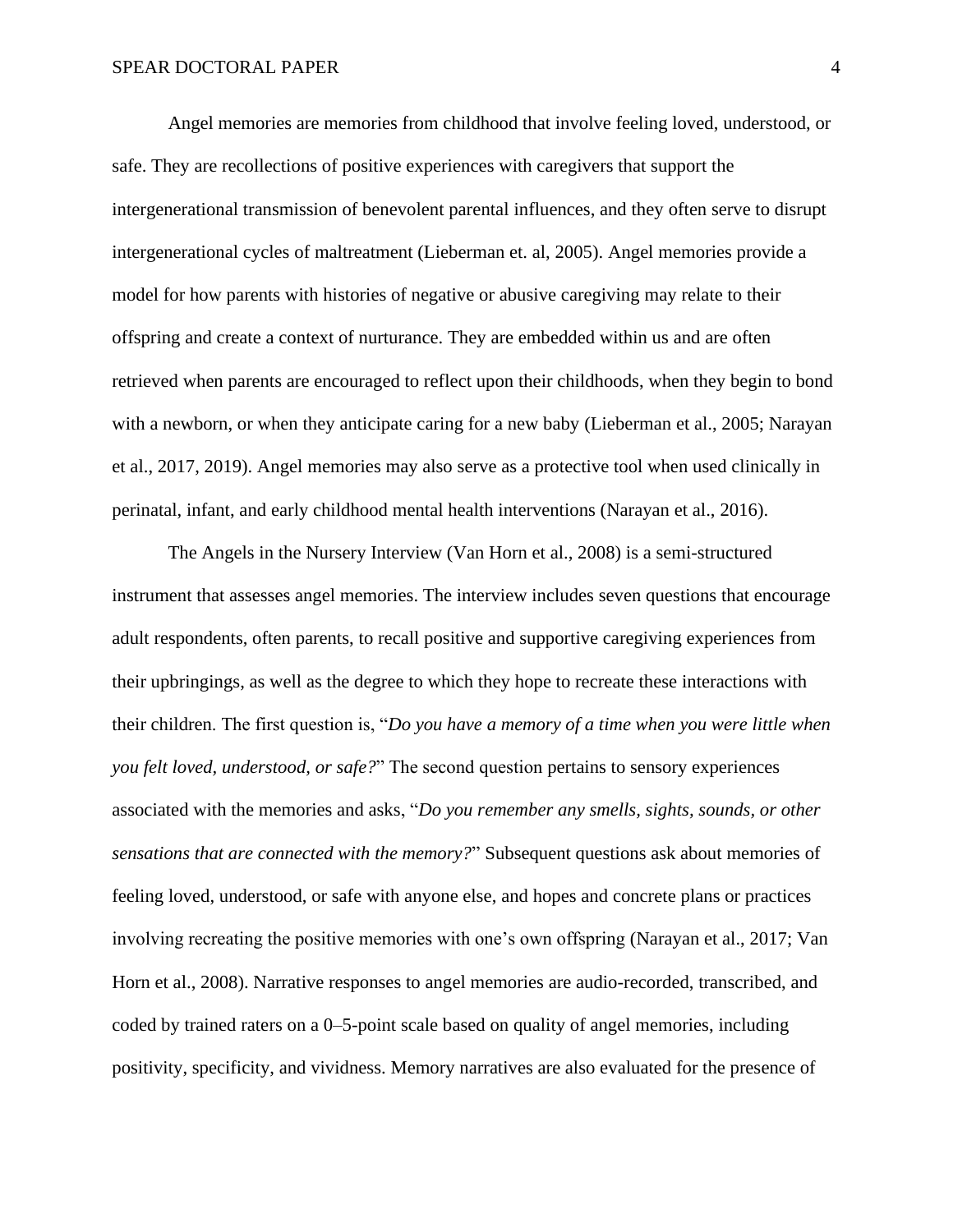trauma reminders, or ghosts in the nursery (Narayan et al., 2015).

It is common for parents with histories of childhood trauma, such as maltreatment and other interpersonal adversities (e.g., exposure to parental domestic violence, parental mental or physical illness or death, or other forms of caregiver loss and abandonment) to experience trauma reminders, particularly when traumatic experiences from childhood are unresolved. These traumatic reminders from the past are known as "ghosts in the nursery" or ghost memories (Fraiberg et al., 1975). Scary, threatening, frightening, or traumatic experiences with childhood caregivers may shape the way that individuals learn to relate to others. These individuals may feel haunted by the painful relational styles of their pasts upon becoming pregnant or making the transition to parenthood.

The pregnancy period often elicits these trauma reminders due to this very phenomenon of traumatic relational styles being re-introduced and questioned as expectant parents anticipate parenthood (Atzl et al. 2019; Davis & Narayan, 2020; Slade & Cohen, 1996; Sperlich & Seng, 2008). When asked about benevolent childhood memories, parents with histories of unresolved childhood trauma often have difficulty inhibiting the intrusive trauma reminders that arise. In other words, their ghost memories intrude upon their angel memories at varying levels of severity (Narayan et al., 2017; 2019).

Previous findings on angels in the nursery show that higher levels of angel memories are especially protective against maternal PTSD symptoms, comorbid psychopathology (e.g., clinical levels of both PTSD and depression symptoms), and offspring trauma exposure in the next generation in parents who have histories of childhood maltreatment (Narayan et al., 2017, 2019). High quality angel memories, meaning those that are more positive, specific, and elaborated, that are recalled in the absence of ghost intrusions, are associated with the lowest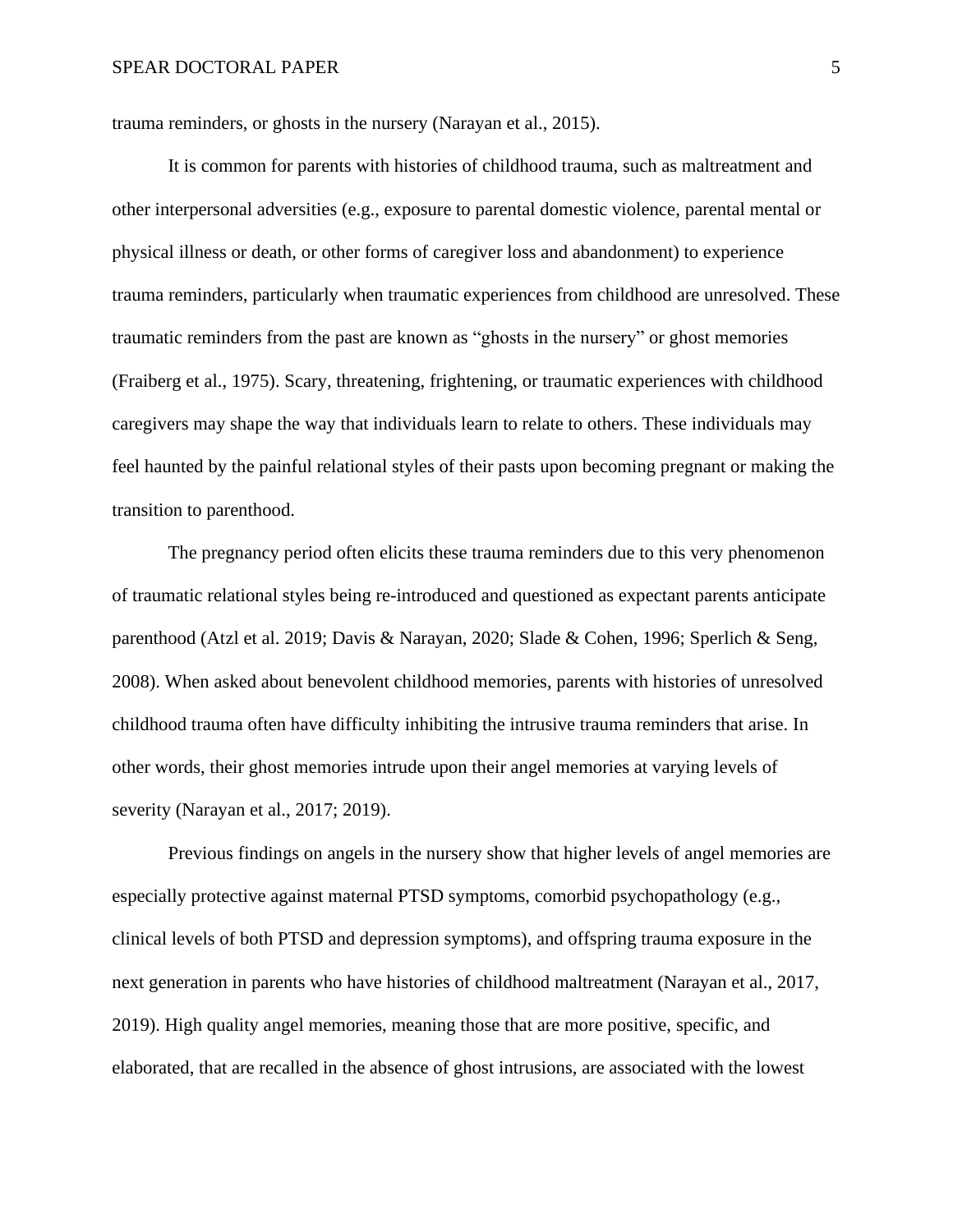PTSD symptoms. Nonetheless, the presence of any ghost memory intruding into consciousness may render mothers more vulnerable to this psychopathology (Narayan et al., 2017). Ghost memories may serve as a barrier to creating healthy new relationships, such as with one's own children (Narayan et al., 2017). Trauma-informed perinatal, infant, or early childhood mental health interventions for the parent-child dyad may be warranted to mediate and prevent intrusions and promote adaptive ways of relating to young children (Muzik & Rosenblum, 2017; Narayan et al., 2016; 2021).

There are two common types of ghost memories that frequently occur as intrusions into angel memories. One type is referred to as "protection in the context of harm" and the other type is referred to as "rupture in the protective shield." Protection in the context of harm occurs when the angel memory is characterized by harm befalling the respondent that was perpetrated by a person (e.g., abuse) or that resulted from a traumatic event or injury (e.g., a fire, car accident, or broken bone). Then, the experience of harm is met with an experience of being rescued, reassured, or comforted by a different person, often the source of the angel memory. Alternatively, rupture in the protective shield occurs when the same person responsible for providing love, safety, or protection to the respondent also causes them harm. Several examples are provided below from pregnant women. The following example illustrates "protection in the context of harm," as this respondent begins by recalling a memory of feeling loved and safe with her parents, two primary caregivers, and then discloses abuse by her grandfather, a separate caregiver whom she refers to as "a person of trust."

"[My angel memory involves] going on a walk with my parents. There were lots of walks…just going to the park as a family, and the sunset would be out, and we're all holding hands. I would be in the middle, and my dad would be on this side, and my mom would be on this side, and they'd do the whole, 'one, two, three swing thing.' That was probably at an early age. I could do that over and over and over, again and again and again, you know? That was just ultimate bliss as a kid, like, 'I am so free, and I can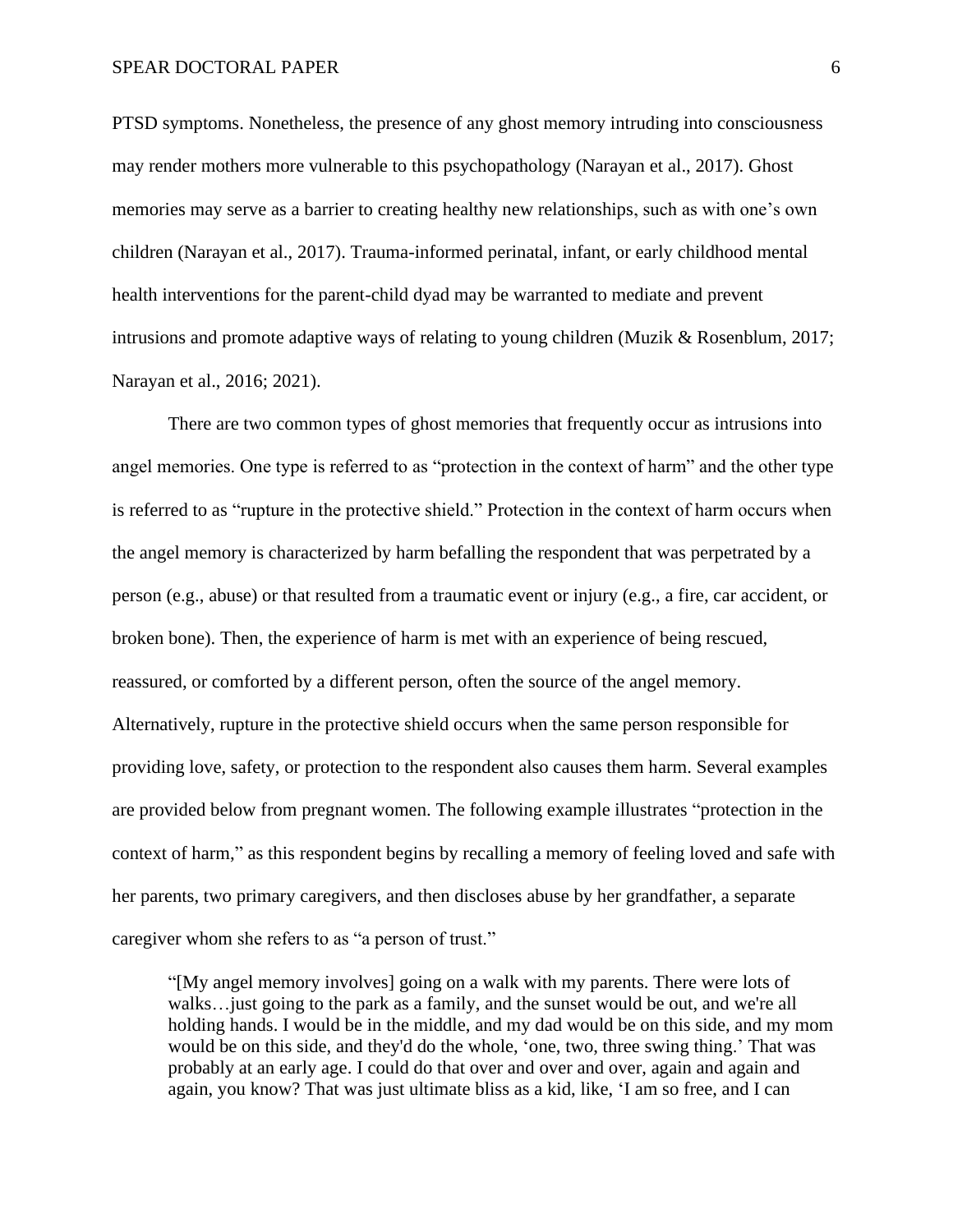laugh, and I can sing and my parents are going to let me fly, but I'm not going anywhere either, you know?' It was just weirdly cool…

…When [my parents] found out about the first event and incident related to the childhood abuse, as grimly dark as that was, it was like a load of bricks off my shoulders. And I could let a bunch of walls down, and I could bear all raw emotion that I'd been holding in without even realizing it. And they were both, like, 100 percent there, in every way. And I knew it was going to be okay.

…The abuse situation happened... That's why it was, I think, so devastating. Because, you know, [my grandfather] was a person of trust, he was in a role of trust, and so that, really, um, was a hard hit."

The following memory illustrates another example of "protection in the context of harm"

and similarly depicts a care-receiving experience from this respondent's grandmother while

simultaneously illustrating harm inflicted by her father, a separate primary caregiver.

"…When my dad was acting crazy with my grandma, and had me and my grandma at knife point, I felt safe with her because no matter what, even though how big my dad was, she still protected me from my dad and was able to get to the telephone. So, that's a time in my life when I was little when I felt protected from anything or anybody because my grandma was there."

Of note, the first narrative is much lengthier than the second, which is only a few

sentences long. It is quite possible, and often common, for respondents to share rich and detailed

angel memories, including those that vividly illustrate protection in the context of harm, in only a

few sentences.

The next memory from a different respondent illustrates an example of "rupture in the protective shield," as this respondent describes her father as loving and supportive, yet her memory also delves into his relationship with drugs, which ultimately led to child protective services deeming him unfit to be her caregiver.

"…He was always very loving and supportive of my singing and my theater and whatever I wanted to do. Dancing and stuff like that. He was very involved in that kind of thing…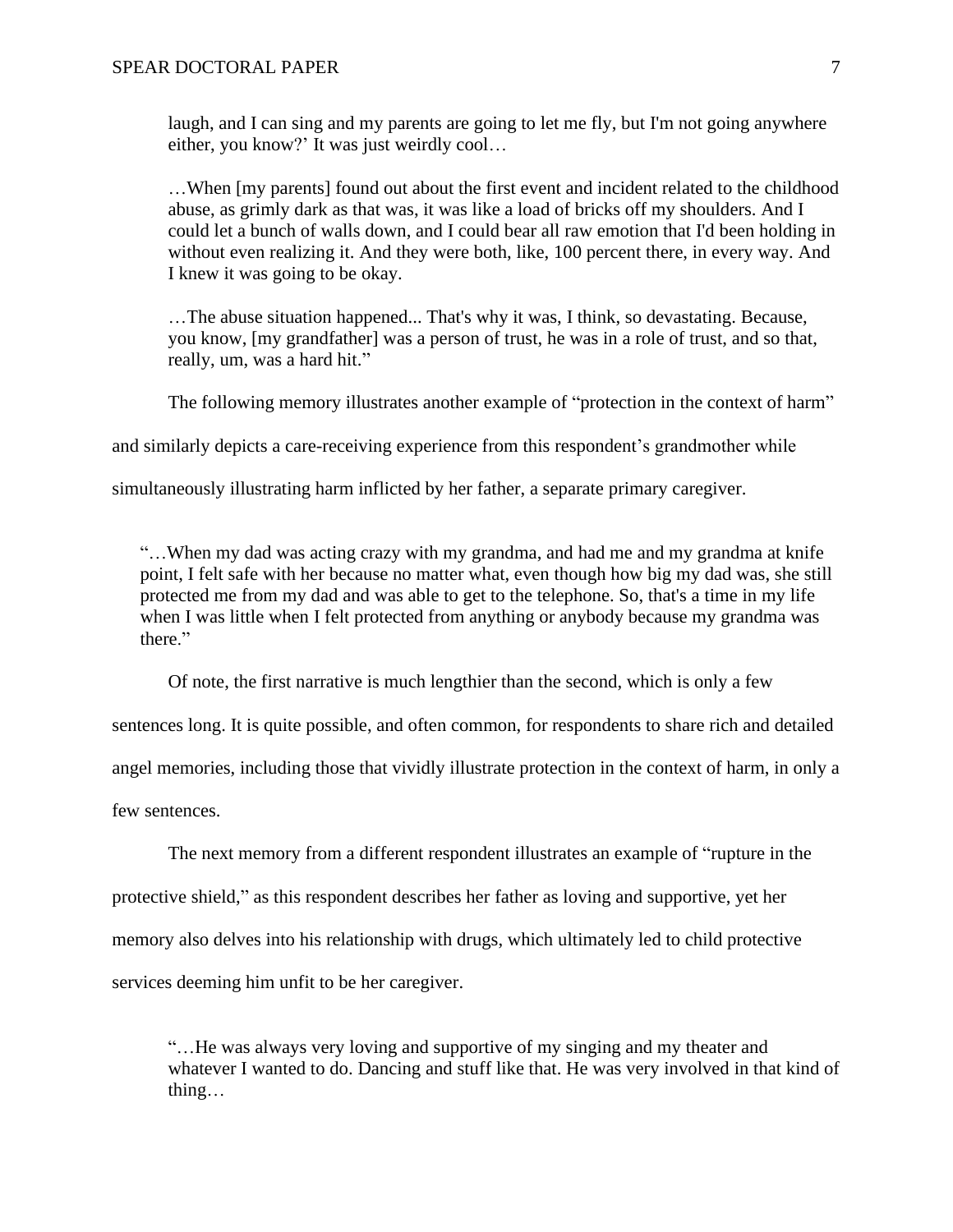I was always his little girl. You know, Daddy always loved me, but drugs always came first.

And then as my father got more into drugs and stuff, it got worse over time. So, there was really never that safety net.

He started on marijuana, moved to alcohol, and then moved to pills. Then he went to methamphetamine and was addicted. [We] tried to put him in a treatment center. I was probably really young. I was probably about eight years old. He was only there for 30 days, he got out, and started doing the same thing again. [He] got into meth and it just got worse over time, but then when I turned 11, my dad ended up losing us, and we ended up going out to Ohio to stay with my aunt…"

The following memory illustrates another example of "rupture in the protective shield."

Unlike the above example, this respondent begins by describing that her parents often frightened

her, and then also recalls their ability to make her feel safe.

"I feel like my sister definitely helped me to feel safe. Whenever my mom and my dad were going through…whenever things were getting really violent, she used to take me and hide me from it. She used to take me to the neighbor. And she just kind of kept me away from all that. And my sister saw more of what happened in the divorce, so I feel bad that she almost did that for me, because she was shielding me from that. But it also made her more receptive to what was happening. I can't imagine the way that I would feel if my sister hadn't, like, helped me.

…Both my mom and my dad, at different times, definitely made me feel very safe.

My mom made me feel safe in the whole basically most of the years. Because I got really teased, I was a really weird kid, so she just made me feel safe during those times, because I felt like I was completely alone."

This respondent felt both protected and harmed by her mother and father; at times they

were sources of danger, and at other times they were sources of solace. This coexistence of angel

and ghost memories likely blurs the line between safety and threat throughout her upbringing,

with the ghost memories now serving as an intrusion when she is pregnant. Of note, this example

illustrates the dual presence of both "rupture in the protective shield" (pertaining to her parents)

and "protection in the context of harm" (pertaining to her sister) in the same angel memory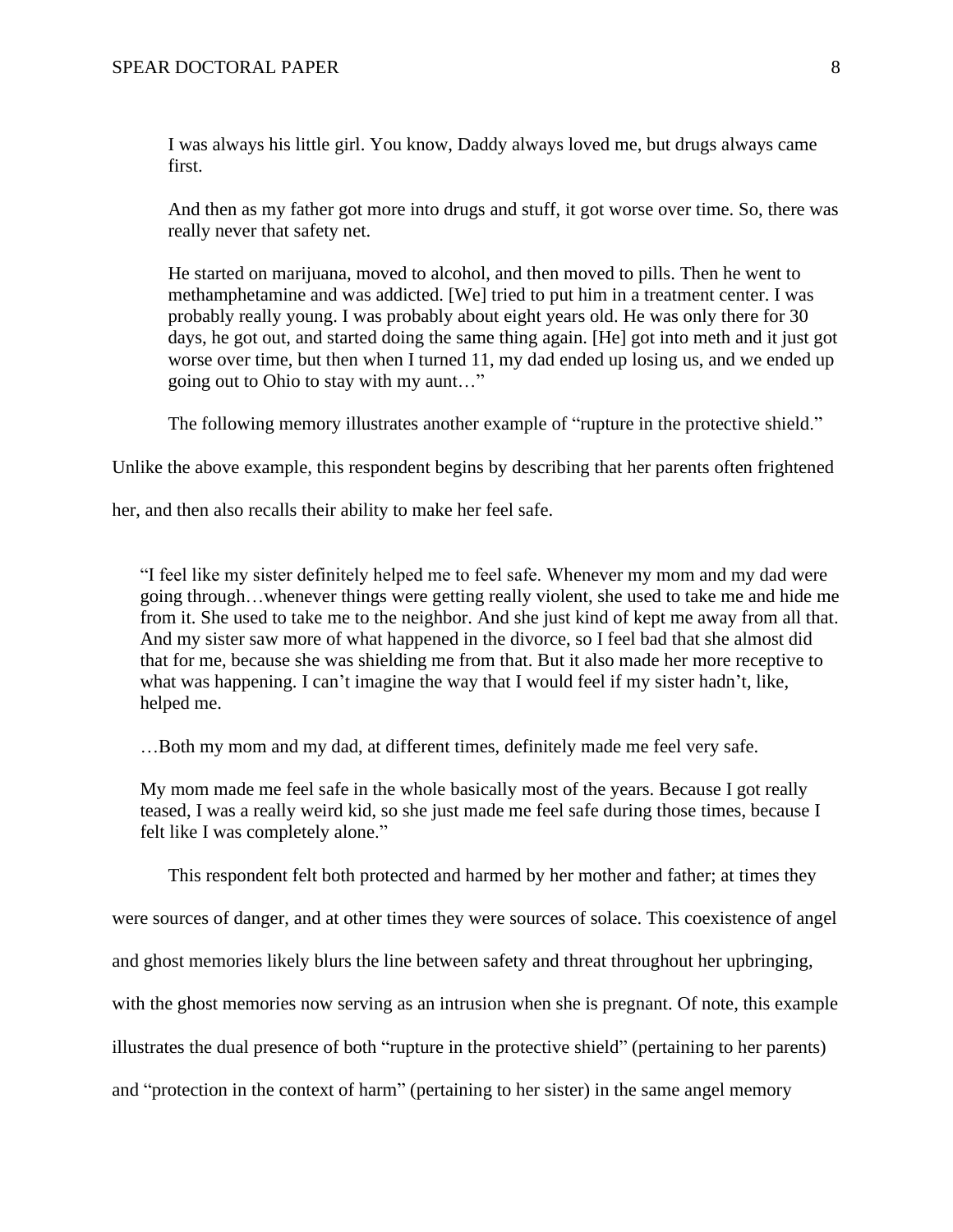narrative.

In addition to protection in the context of harm and rupture in the protective shield, angel memories may also receive higher scores when they involve sensory experiences. That is, the memory contains specific references to tactile sensations (e.g., feeling warm, hearing music, smelling food) that augment the vividness of the memory itself. The following memory depicts a rich sensory experience, as this respondent recalls tastes, sounds, and types of touch that were linked to strong positive memories of feeling loved, understood, or safe.

"[My angel memory is with] my grandma. She always held my hand when we walked to the store, and she always walked me down the stairs to wait for the bus for kindergarten. We always spent time together. She was always there. And we always played together. And she cooked and cleaned the house, but I just feel like she was my best friend. She was always there for me.

She always cooked the fried rice, because I was really picky. The only thing I would eat fried rice with was ketchup and eggs, and that's what she would cook for me every night.

Every night before I went to sleep, she would read me stories, and then we would go to sleep together, and I remember I'd kiss the back of her hand, because I'd feel loved."

The following memory illustrates another sensory experience that is shorter than the first

example but comparably vivid.

"In the mornings when it was cold, my dad would make me this cream of wheat. I was little, it was before school, and it would have a cinnamon stick in it. It tasted like love. When he would cook, it tasted like love."

Parental PTSD symptoms often began as part of the pathway from childhood adversity to

adulthood and prenatal psychological functioning (Narayan et al., 2021; Sperlich & Seng, 2008).

Studies to date have also documented that mothers with higher levels of ghost memories, even in

the presence of high angel memories, report elevated levels of current PTSD symptoms (Narayan

et al., 2016), suggesting that PTSD symptoms are a psychological marker that ghost memories

are indeed associated with disruptions in the parental psyche. Furthermore, when a mother is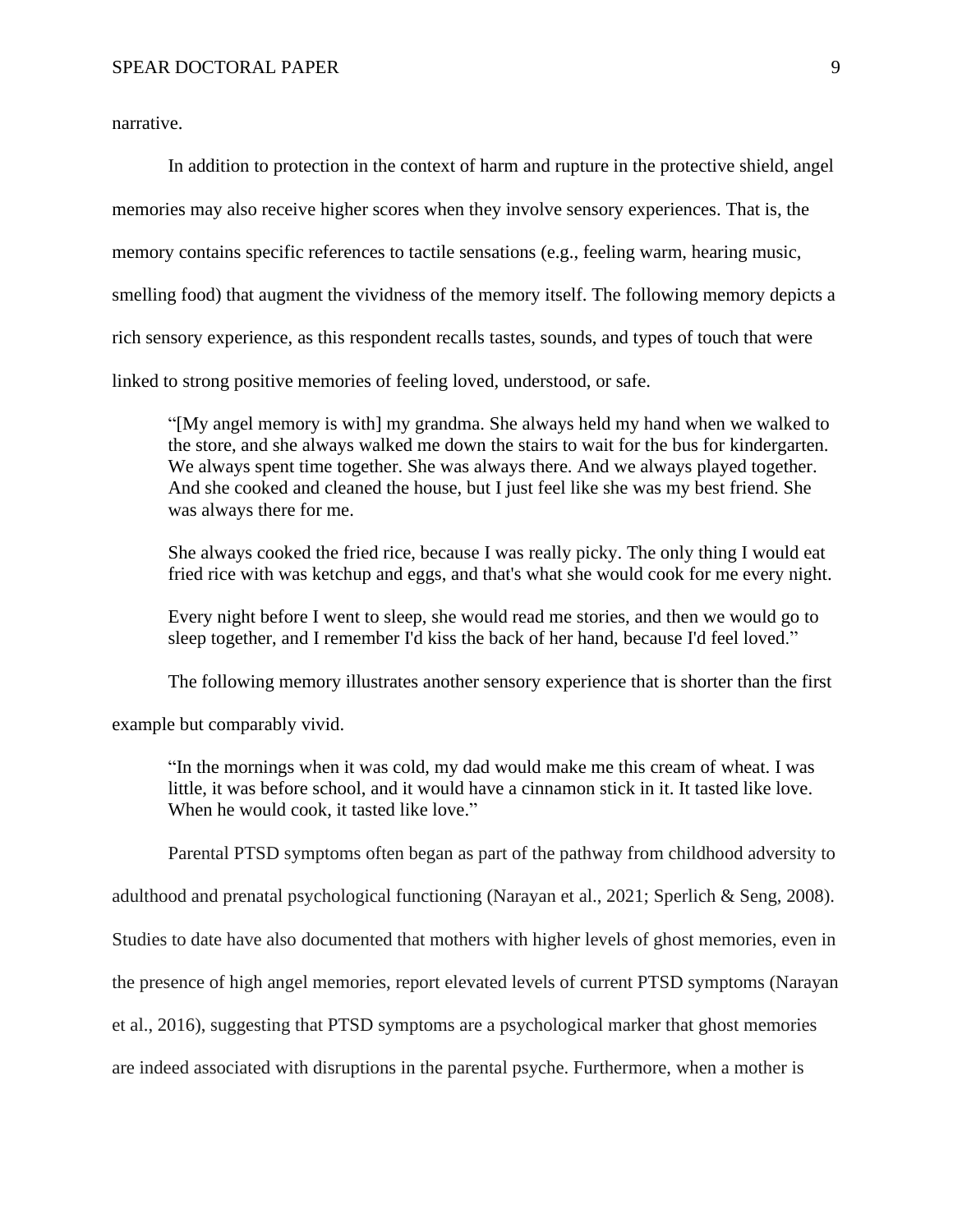experiencing PTSD symptoms, she may have a distorted ability to read her child's cues and needs, perhaps leading her child to feel less protected within the caregiving relationship (Davis & Narayan, 2020; Fraiberg et al., 1975). Thus, parental PTSD symptoms may be an important link between maternal prenatal functioning and caregiving in the next generation. To date, studies have not examined whether the above subtypes of angel memories characterized by rupture in the protective shield or protection in the context of harm are associated with higher levels of PTSD symptoms. Clarifying whether certain high-scoring angel memories are more strongly associated with PTSD symptoms would further inform the protective mechanisms and nuances of angels in the nursery.

## **The Current Study**

The above examples reflect the three types of angel memories, protection in the context of harm, rupture in the protective shield, and presence of a sensory experience, that are currently under investigation. While previous research has found that higher angel scores are protective against both PTSD and intergenerational trauma from mothers to offspring, (Narayan et al., 2019) no study has investigated the different types of memories that characterize these higher scores. Given that higher quality angel memories are protective, it is now important to understand what characterizes similarities or differences in memories that have this protective function, the frequencies at which they occur, and their associations with PTSD symptoms. This understanding might help to inform future research or clinical endeavors that investigate whether certain subtypes of high-quality memories have stronger protective functions (e.g., those that involve sensory experiences) than others (those that involve protection in the context of harm but also rupture in the protective shield). Trauma-informed mental health providers who work with traumatized parents could then use this information clinically when assessing angel memories,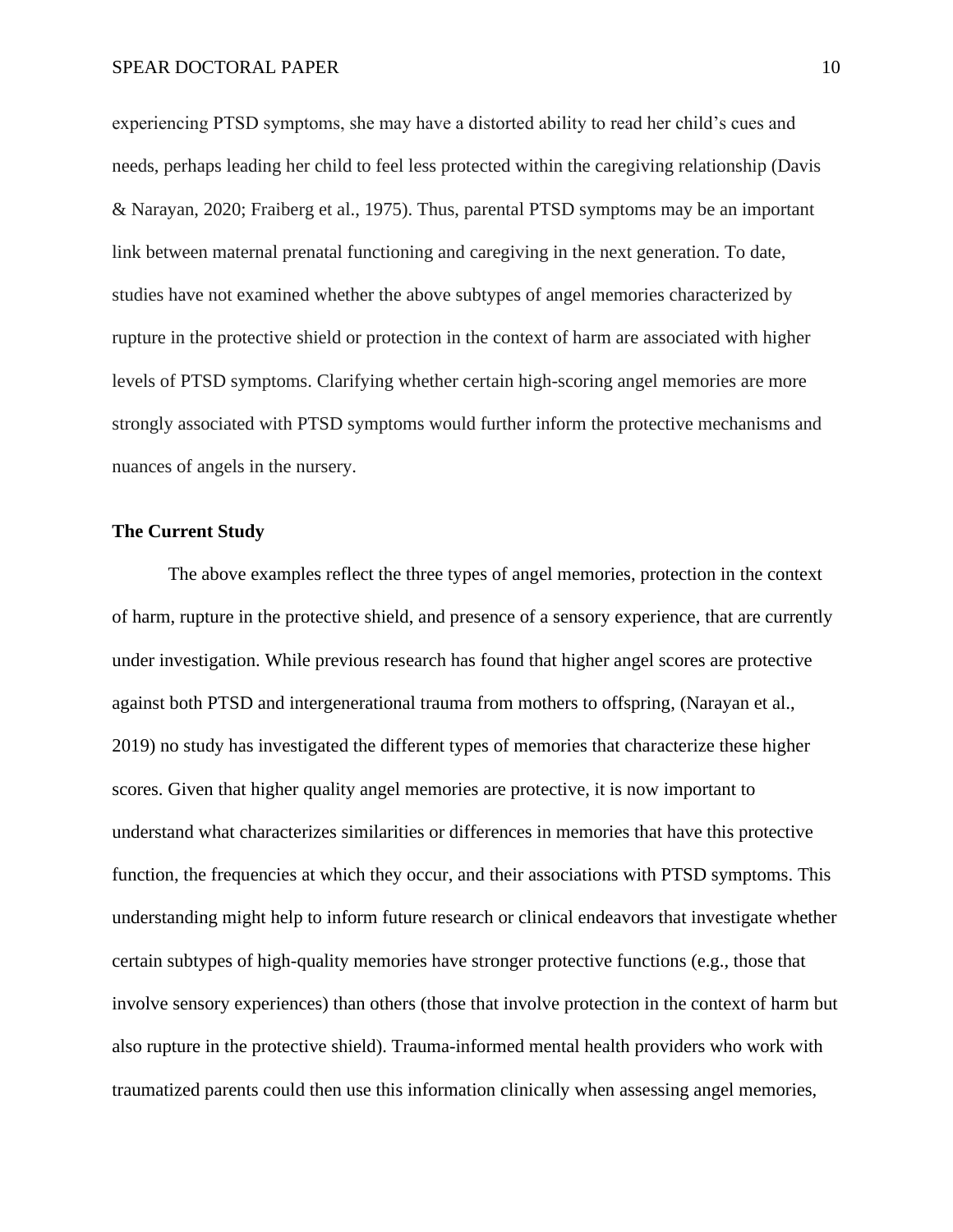with potential knowledge that all higher-quality angel memories may not be equivalent in their ability to protect against the transmission of trauma. Research is first needed, however, that describes the frequencies of these memory subtypes in a large sample of women with high levels of childhood trauma exposure.

This paper aimed to characterize how many pregnant women's angel memory narratives reflect each of these three memory subtypes. This study described the percentage of the sample that has protection in the context of harm, the percentage of the sample that has rupture in the protective shield, and the percentage of the sample that has sensory experiences within all angel memories that received higher angel scores. While it is known that higher quality angel memories are meaningful (Narayan et al., 2016; 2019), an understanding of the unique types of angel memories and the frequencies at which they occur is crucial in advancing the fields of perinatal and infant mental health, as well as leveraging resilience in early childhood mental health.

#### **Method**

#### **Participants**

Participants (at times referred to as "respondents" below) were 175 ethnically-diverse pregnant women (*M* age = 28.07, *SD* = 5.68, range = 18-40 years; 38.9% White, 25.7% Latinx, 16.6% African American, 12.0% biracial/multiracial, 6.8% other) in their second (67%) or third (33%) trimester of pregnancy (*M* weeks = 23.71,  $SD = 7.29$ , range = 13-39 weeks) who were drawn from a prospective longitudinal study of the intergenerational transmission of risk and resilience through the pregnancy period. Inclusion criteria were that women were at least 18 years old, spoke English, were in their second or third trimester, and were planning to have their baby at Denver Health Hospital & Authority, the public general hospital that serves low-income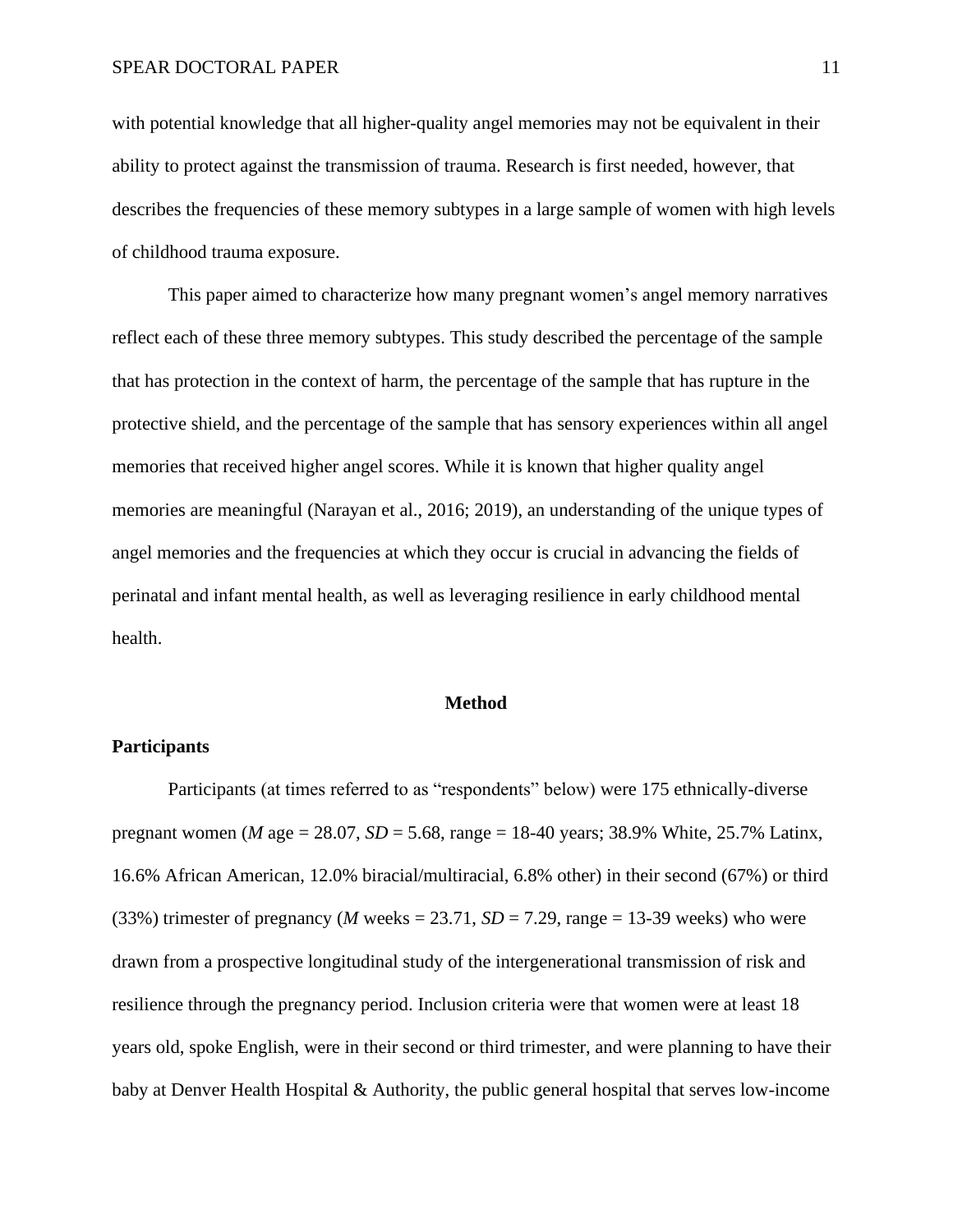and medically-uninsured families. Women were recruited from advertisements on Craigslist, and from fliers and announcements posted in the hospital's OB/GYN clinic and in satellite community clinics and programs that serve pregnant women.

The University of Denver's Institutional Review Board (IRB) approved all study procedures. Participants provided informed consent before enrolling in the study, which included three waves of interviews (during pregnancy, three- to four-months postpartum, and 12- to 14 months postpartum). All interviews gathered information on women's demographic information, life experiences, mental health symptoms, and relationship functioning, and postpartum interviews also collected information on infants' experiences and development. During pregnancy and three- to four-months postpartum, women completed the Angels in the Nursery Interview. Data for this study was drawn from the pregnancy interview.

#### **Measures**

Women completed the Angels in the Nursery interview (Van Horn et al., 2008), which was audio-recorded, transcribed, and later coded by a pair of trained raters. Raters score the quality of overall angel memories on a 0- to 5-point scale (interclass correlation coefficient*, ICC* = .91), where lower scores pertain to memories that are more vague, hollow, or non-specific. Alternatively, higher scores pertain to memories that are more elaborated, specific, and vivid. To receive a score of at least a 4, the memory must contain elements of either "protection in the context of harm" or a "sensory experience." Raters also score the quality of ghost memories on a 0- to 3-point scale (*ICC* = .91), where lower scores pertain to intrusions that occur briefly. Higher scores, on the other hand, pertain to intrusions that either occur in multiple places or partially or completely override the quality of the memory. Intrusions are typically characterized by recollections that are considered frightening, threatening, or traumatic. The following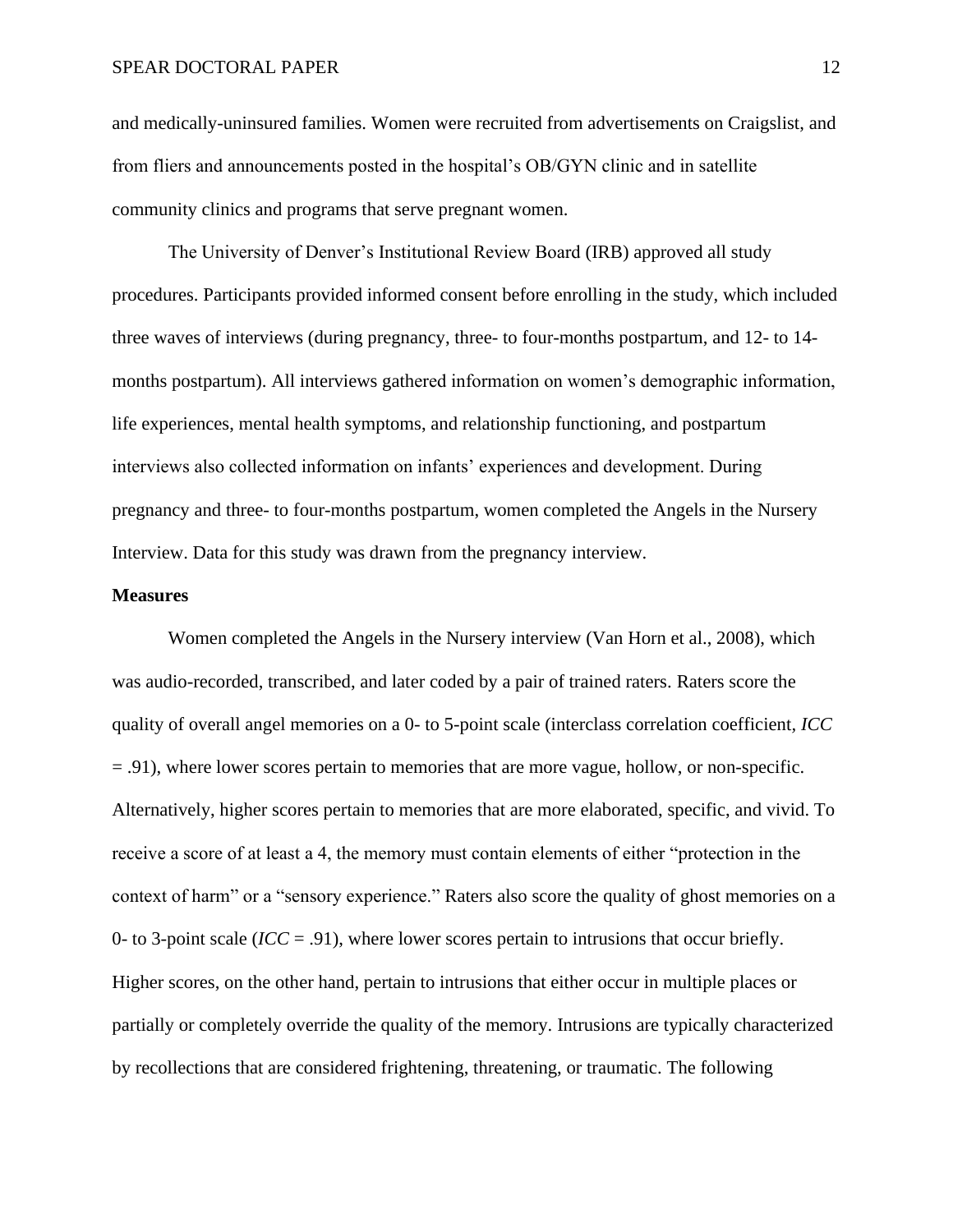variables were generated as part of the Angels in the Nursery scoring system (Narayan et al., 2015) and used in the present study.

*Protection in the context of harm* is present in the memory narrative when the respondent describes a specific recollection of feeling unsafe, afraid, upset, or another negative emotion, followed by feeling safe, protected, or reassured. The person associated with providing the positive feelings must be a different person than the one who is associated with causing or contributing to the negative feelings.

*Sensory experiences* are present in the memory narrative when respondents describe sensations involving smells, sights, sounds, tastes, or forms of touch that enhance the quality of the memory (e.g., the smell of food being cooked or baked, a loved one's perfume, the feeling of being hugged or having one's hand held).

*Rupture in the protective shield* is present in the memory narrative when the respondent describes direct or indirect harm (e.g., a caregiver perpetrating maltreatment that is emotionally, physically, or sexually abusive or neglectful; condoning maltreatment by another; or abandoning the respondent) towards the speaker by a primary caregiver who has also made the respondent feel loved, understood, or safe. In other words, the same person responsible for the providing the respondent's loving care, reflected in the angel memory, reemerges in the narrative as the source of harm. Rupture in the protective shield is coded independently of the overall angel memory score and can be present regardless of whether the angel memories are considered "high-scoring" (i.e., 4 or 5) or not. Rupture in the protective shield can occur anywhere throughout the memory narrative regardless of any protection in the context of harm or sensory experiences, or in addition to these phenomena.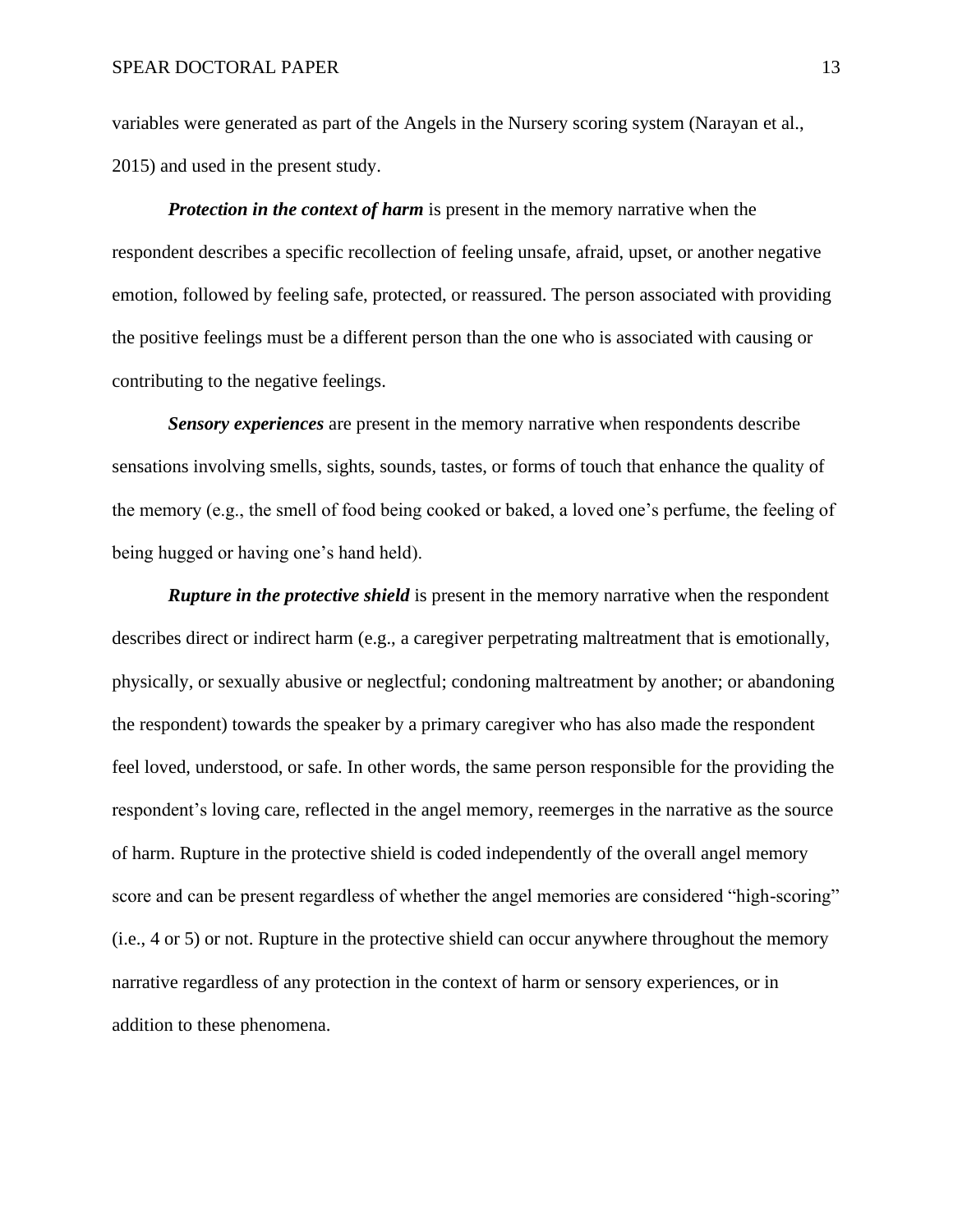*Mother or father as source of ghost memories* is present in the memory narrative when reminders of negative or traumatic past events that specifically involve their own mother or father intrude upon the respondent's angel memory narrative. While not all angel memories include reference to these primary caregivers caregivers, when this parental intrusion occurs, it is characterized by the respondent's memory of their mother or father as being upsetting, frightening, threatening, or traumatic.

**Childhood adversity**. The ACEs scale is a 10-item checklist of life adversities between birth and age 18 with good reliability and validity according to other gold-standard retrospective reports of childhood trauma (CDC, 2021; Felitti et al., 1998; Schmidt et al., 2018). The first five items assess childhood maltreatment (emotional abuse, physical abuse, sexual abuse, emotional neglect, physical neglect) and were added to calculate a maltreatment-specific score. The last five items are associated with household and family dysfunction (parental separation or divorce, domestic violence, substance use, mental illness, and incarceration) and were added to calculate a family dysfunction-specific score.

**Current PTSD symptoms**. The PTSD Checklist for the DSM-5 (PCL-5; Weathers et al., 2013) is a 20-item checklist that assesses frequency of symptoms over the past month on a scale from 0 to 4 (Not at all to Extremely). A total score, indicating higher levels of symptoms is calculated by summing responses from all 20 items.

#### **Results**

Descriptive results revealed that 36.6% (*n* = 64) of the 175 women recalled an angel memory classified as a 4 or a 5 (considered a "high score"), which signifies a memory that either includes protection in the context of harm or a sensory experience, or both. Of the 64 women who received a high score on angel memories,  $75.0\%$  ( $n = 48$ ) had a memory that reflected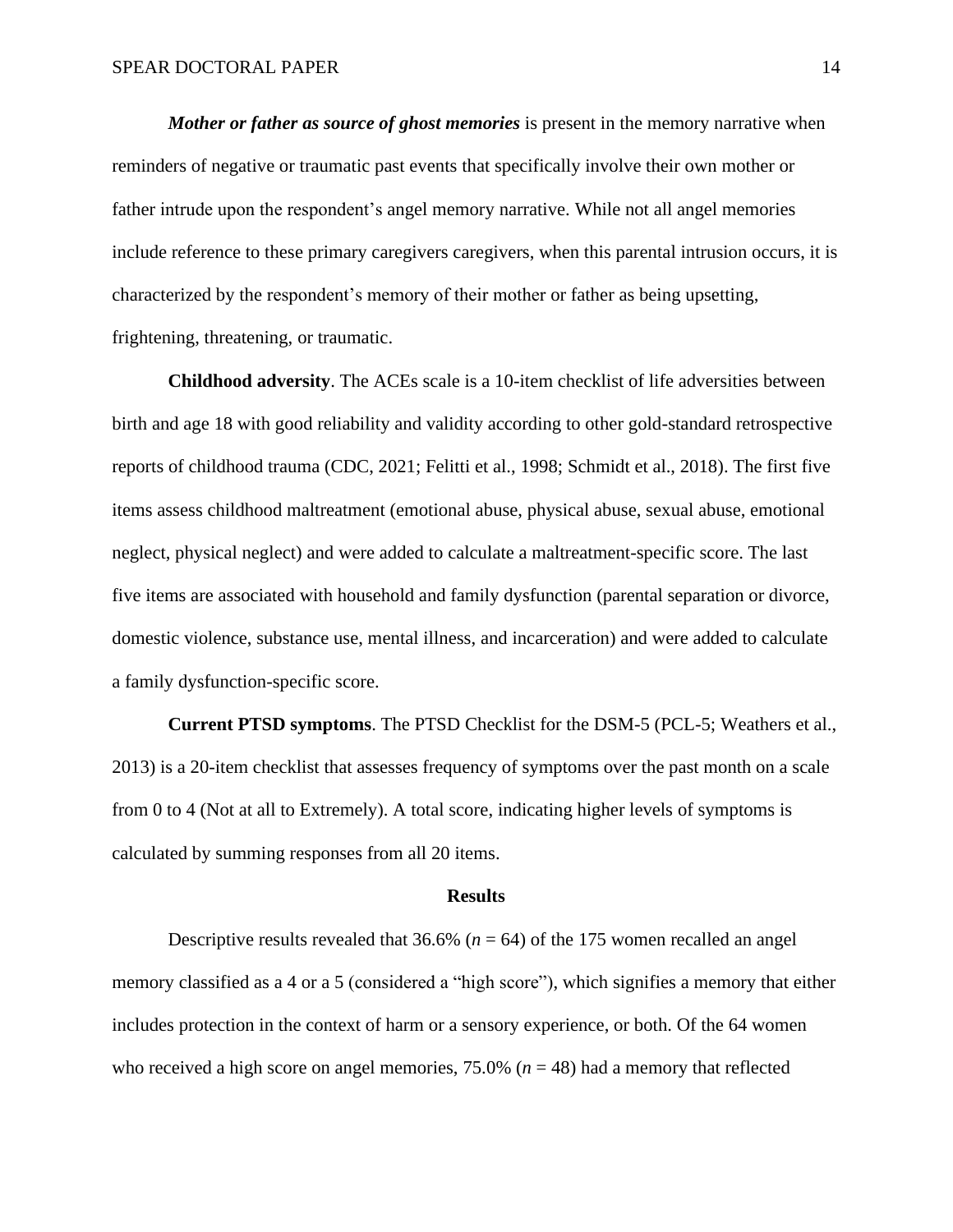protection in the context of harm, and 59.4% (*n* = 38) recalled a sensory experience. Of these 64 women,  $34.4\%$  (n = 22) had a memory characterized by both protection in the context of harm and a sensory experience. Of the total 175 women in the sample, only  $9.1\%$  ( $n = 16$ ) recalled memories characterized by rupture in the protective shield.

Given the unexpectedly small frequency of rupture in the protective shield, a post-hoc analysis was also conducted to examine the extent to which participants described any ghost memories specifically involving their mothers or fathers. This phenomenon, in which reminders of negative or traumatic past events intrude upon the respondent's recollection of their mother or father, is another approximation of rupture in the protective shield. For most individuals, mothers and fathers are typically sources of safety and protection, so the inability to describe a positive childhood memory without a negative reference to one's mother or father may indicate a disrupted representation of one's mother or father as a source of safety. Of the 175 women in the sample,  $36.6\%$  ( $n = 64$ ) had ghost memories involving their mother or their relationship with her, and 20.0% (*n* = 35) had ghost memories involving their father or their relationship with him.

We further explored the association between ghost memories involving the respondents' mothers and the respondents' experiences of childhood maltreatment, family dysfunction, and total childhood adversity, as well as respondents' current PTSD symptoms. We also explored the association between ghost memories involving the respondents' fathers and the respondents' experiences of childhood maltreatment, family dysfunction, and total childhood adversity, as well as respondents' current PTSD symptoms.

Independent t-tests show that women's total childhood adversity was marginally significantly associated with ghost memories of their mothers,  $t(-1.91) = 171$ ,  $p < .10$ . Women whose angel memory narratives contained any reference to a ghost memory involving their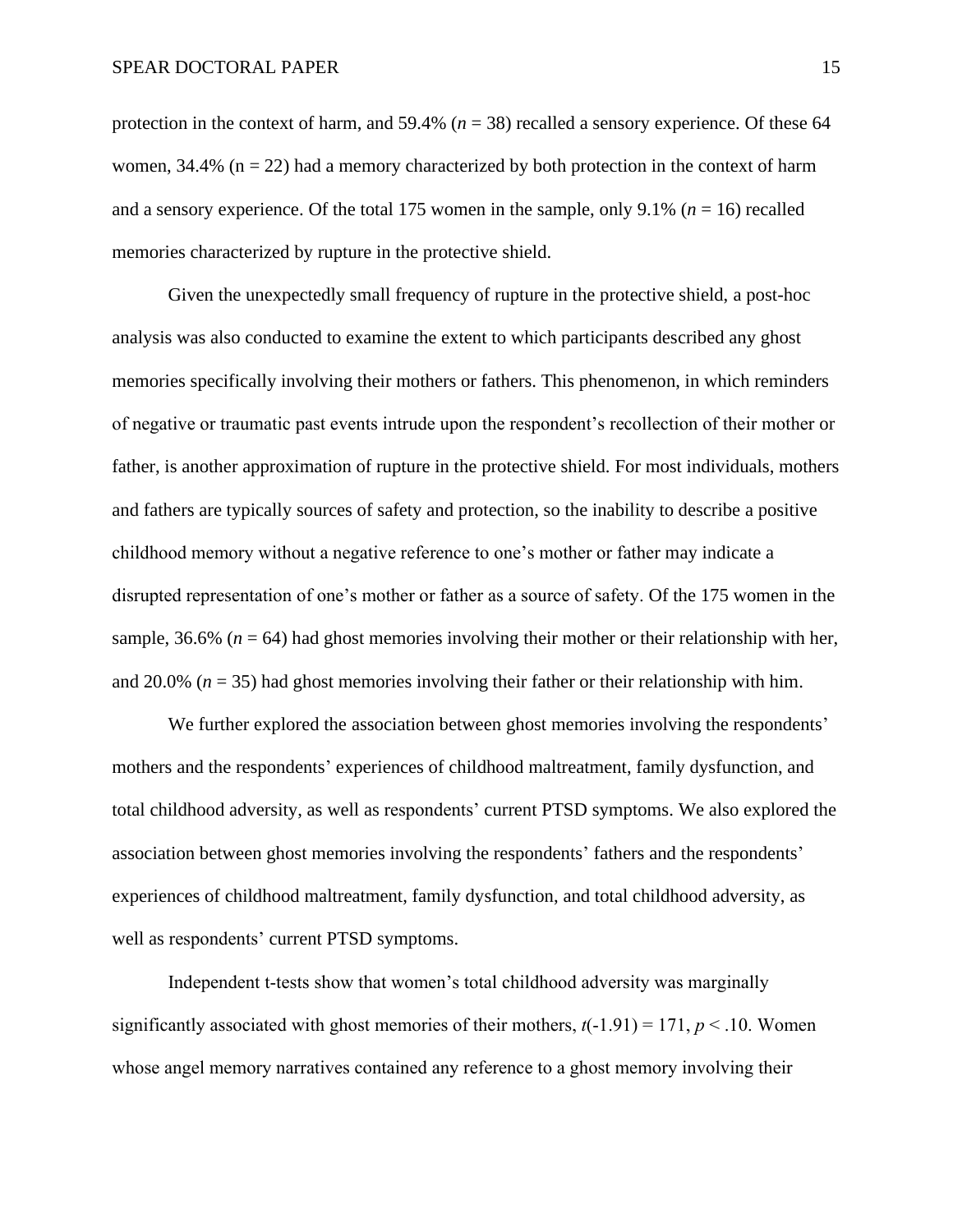mother had marginally higher total ACEs ( $M = 4.79$ ,  $SD = 2.63$ ) than women whose angel memory narratives did not  $(M = 3.97, SD = 2.74)$ .

Independent t-tests show that women's level of childhood maltreatment was significantly associated with ghost memories of their mothers,  $t(-2.48) = 173$ ,  $p < 0.5$ . Women whose angel memory narratives contained any reference to a ghost memory involving their mother had significantly higher levels of childhood maltreatment ( $M = 2.13$ ,  $SD = 1.51$ ) than women whose angel memory narratives did not  $(M = 1.50, SD = 1.65)$ .

Independent t-tests show that women's level of childhood family dysfunction were not significantly associated with ghost memories of women's mothers,  $t(-1.07) = 171$ ,  $p = n.s$ . Women whose angel memory narratives contained any reference to a ghost memory involving their mother did not have significantly higher levels of family dysfunction ( $M = 2.73$ ,  $SD = 1.53$ ) than women whose angel memory narratives did not  $(M = 2.47, SD = 1.51)$ .

Independent t-tests show that women's total PTSD symptoms were marginally significantly associated with ghost memories of their mothers,  $t(-1.71) = 172$ ,  $p < .10$ . Women whose angel memory narratives contained any reference to a ghost memory involving their mother had marginally higher PTSD symptoms ( $M = 23.68$ ,  $SD = 16.44$ ) than women whose angel memory narratives did not  $(M = 19.51, SD = 14.86)$ .

Independent t-tests show that women's total childhood adversity was not significantly associated with ghost memories of their fathers,  $t(-.84) = 171$ ,  $p = n.s$ . Women whose angel memory narratives contained any reference to a ghost memory involving their father did not have significantly higher total ACEs ( $M = 4.62$ ,  $SD = 2.84$ ) than women whose angel memory narratives did not  $(M = 4.18, SD = 2.70)$ .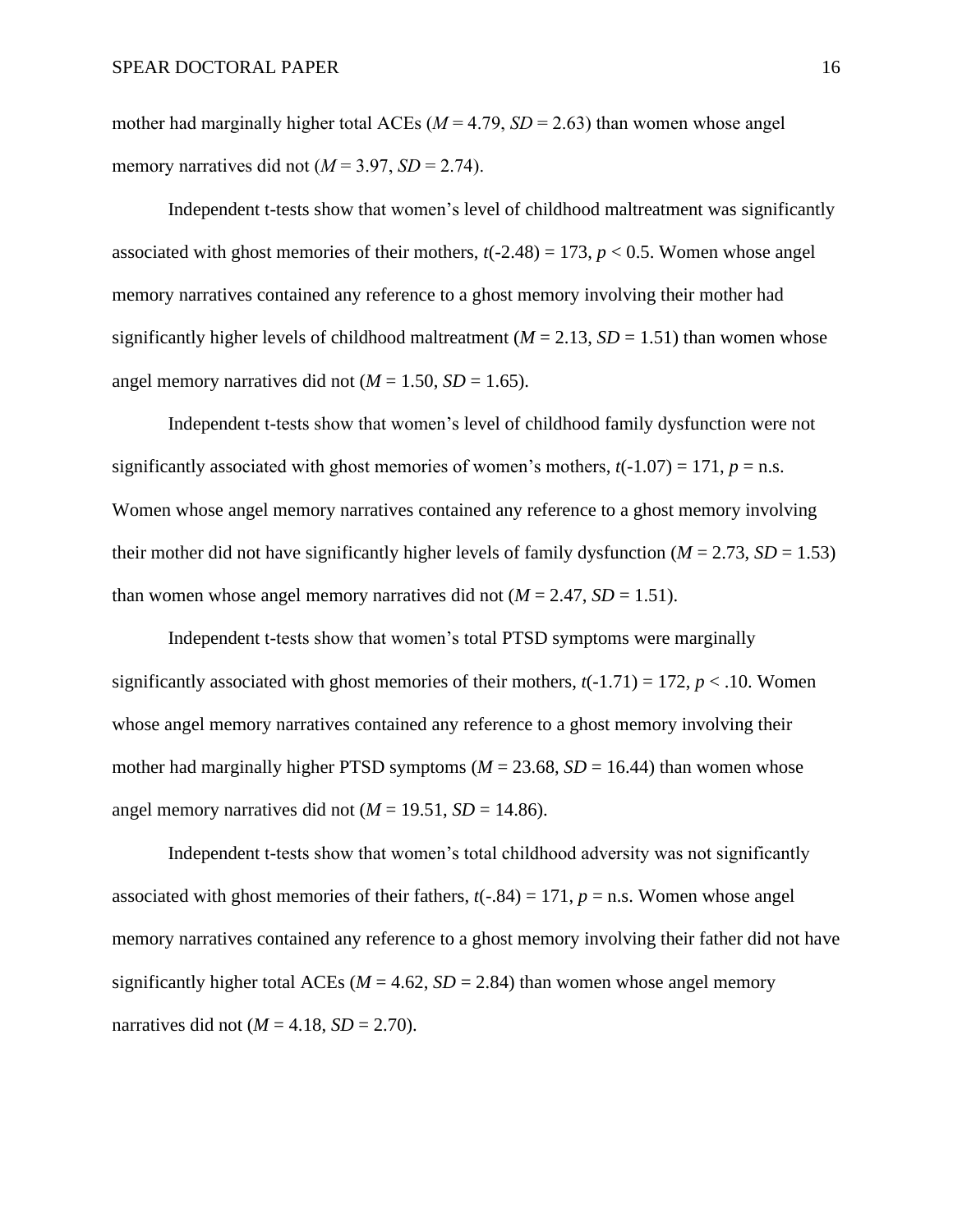Independent t-tests show that women's level of childhood maltreatment was not significantly associated with ghost memories of their fathers,  $t(-1.10) = 173$ ,  $p =$ n.s. Women whose angel memory narratives contained any reference to a ghost memory involving their father did not have significantly higher levels of childhood maltreatment ( $M = 2.00$ ,  $SD = 1.78$ ) than women whose angel memory narratives did not  $(M = 1.66, SD = 1.58)$ .

Independent t-tests show that women's level of childhood family dysfunction was not significantly associated with ghost memories of their fathers,  $t(-.62) = 171$ ,  $p = n.s$ . Women whose angel memory narratives contained any reference to a ghost memory involving their father did not have significantly higher levels of family dysfunction ( $M = 2.71$ ,  $SD = 1.55$ ) than women whose angel memory narratives did not  $(M = 2.53, SD = 1.51)$ .

Independent t-tests show that women's total PTSD symptoms were not significantly associated with ghost memories of their fathers,  $t(-.95) = 172$ ,  $p = n$ .s. Women whose angel memory narratives contained any reference to a ghost memory involving their father did not have significantly higher PTSD symptoms ( $M = 23.29$ ,  $SD = 15.85$ ) than women whose angel memory narratives did not ( $M = 20.47$ ,  $SD = 15.46$ ).

#### **Discussion**

Findings revealed that more than one third  $(36.6\%, n = 64)$  of women in the sample of 175 low-income, ethnically-diverse pregnant women recalled a high-scoring angel memory. Within this group of 64 women, 75.0% of them  $(n = 48)$  had a memory that reflected protection in the context of harm. This indicates the coexistence of risk and resilience, as three-fourths of these 64 women were able to recall an experience of nurturance as a follow-up to an intrusion. Resilience is not possible without first encountering risk, and women who accessed this resilience may hold protective qualities as they become parents to the next generation (Narayan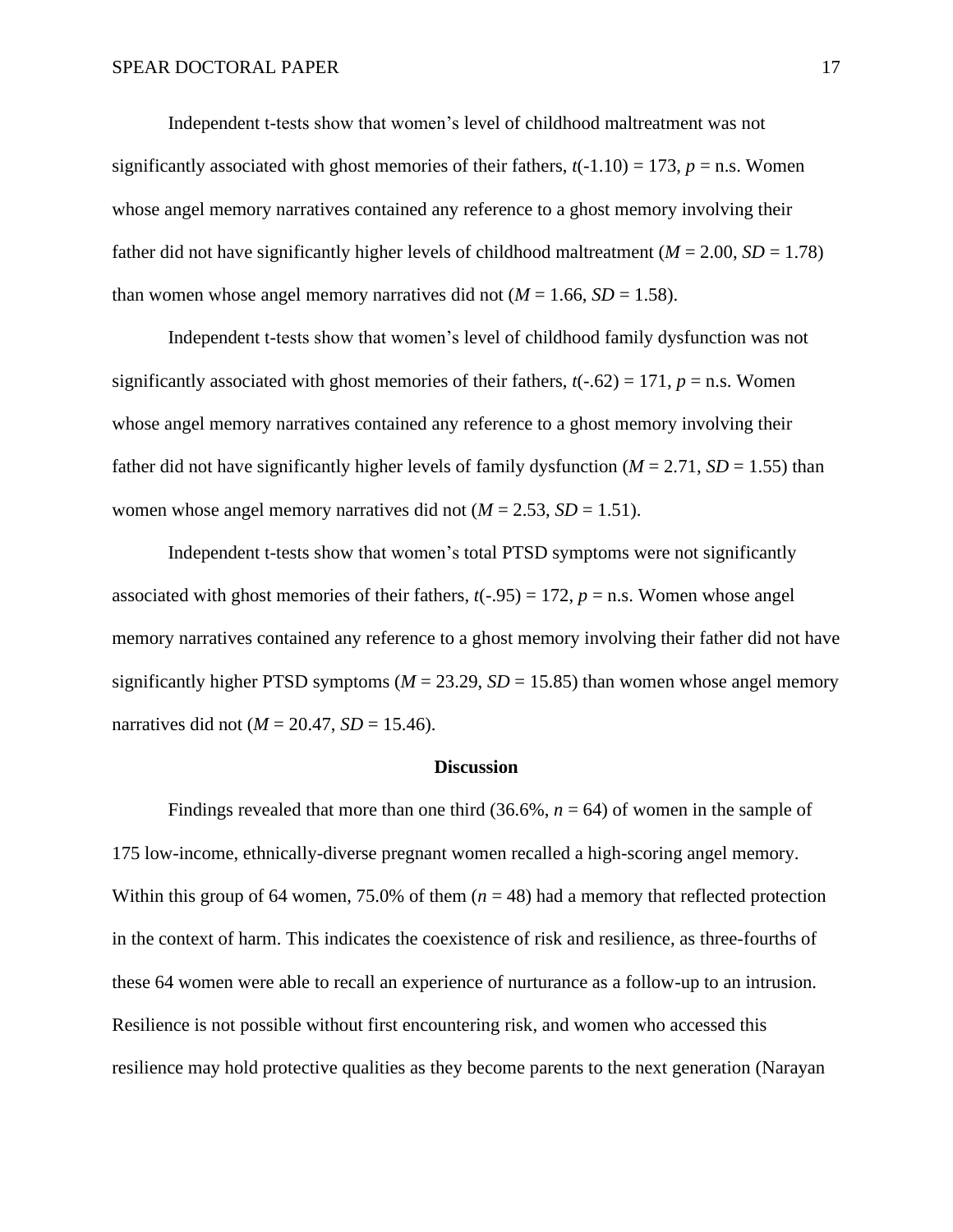et al., 2021). Of the 64 women who received a high scoring angel memory, 59.4% recalled a sensory experience. Sensory experiences are unique in that they represent a whole-body positive experience, as opposed to a cognitive experience colored by a rupture. The ability to report on a purely positive experience that warrants a high scoring angel memory demonstrates potential for intergenerational transmission of benevolent experiences, as well as hope for future relationships. Of note, only 9.1% of the sample of 175 women reported rupture in the protective shield in their memory narratives. This number is much smaller than anticipated. Perhaps respondents tried to focus on protective experiences, as they were searching for models of safety to re-enact with their babies during this major time of transition.

We then conducted a post-hoc analysis to examine the extent to which participants described any ghost memories specifically involving their mothers or fathers, as well as the association between these ghost memories and experiences of childhood maltreatment, family dysfunction, total childhood adversity, and current PTSD symptoms. From this, we learned that women who had a ghost memory involving their mothers had significantly higher reported childhood maltreatment but not family dysfunction nor PTSD symptoms. Alternatively, we also learned that having a ghost memory involving one's father was not significantly associated with a history of childhood maltreatment, family dysfunction, or PTSD symptoms.

The significant association between childhood maltreatment and ghost memories of one's mother is an interesting phenomenon, as shared identities of women and mothers are at play. Perhaps gender roles intersect with ghost intrusions superimposed upon angel memories, as societal and cultural norms typically deem mothers to be safe, warm, and nurturing. Accordingly, deviations from the anticipated role of mothers as nurturing are difficult for expectant women to reconcile, leading respondents to recall memories of trauma and pain more easily with their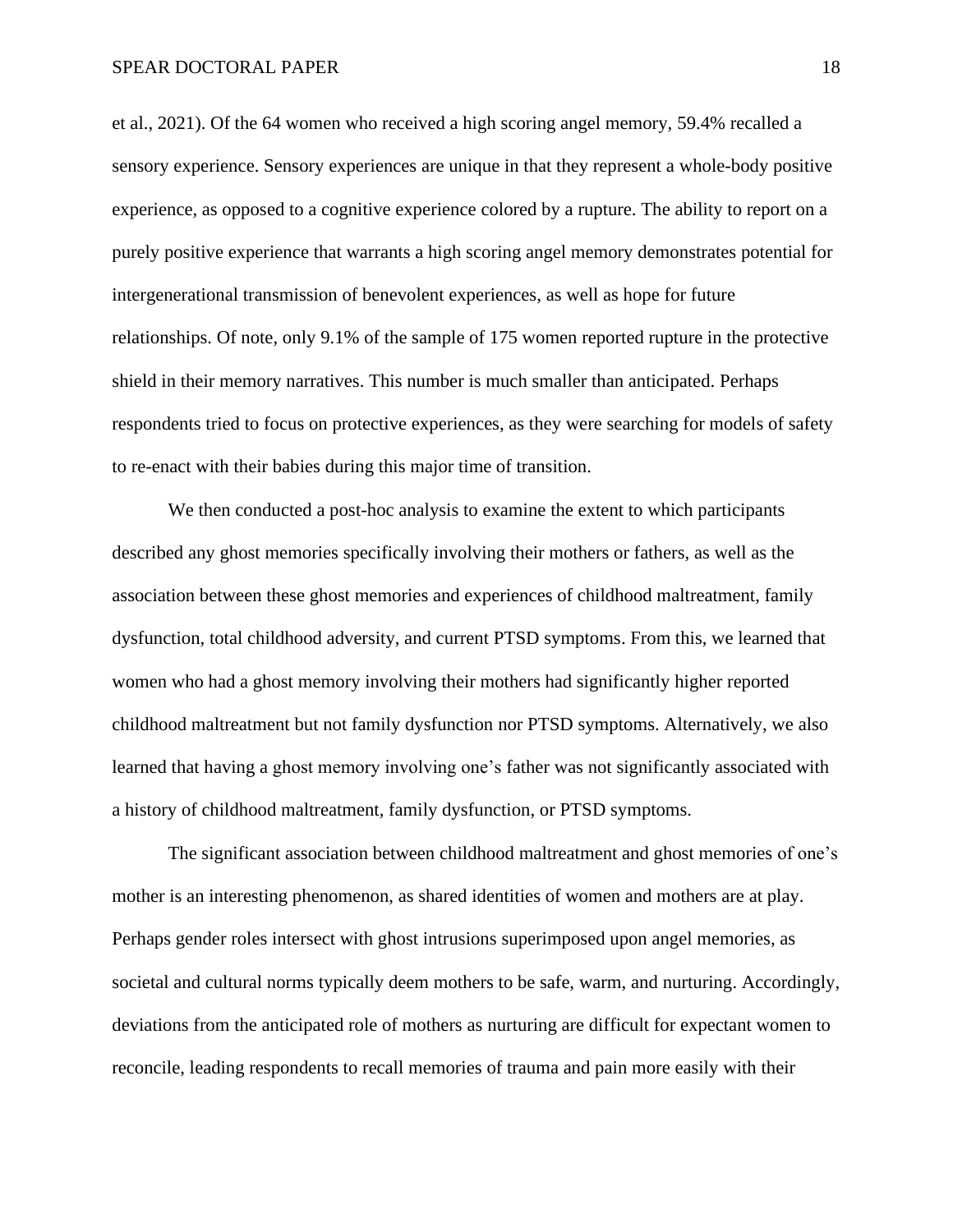mothers. It is also possible that different expectations are placed on men and fathers, or that respondents' fathers were not present as caregivers at the time that the childhood maltreatment occurred, therefore leading to fewer intrusions involving participants' fathers.

As a follow-up to the above finding regarding ghost memories of mothers, we discovered that of the 64 respondents who had ghost memories involving their mothers, 39.1% ( $n = 25$ ) of these respondents reported experiencing maltreatment that was perpetrated directly from their mother, whereas the remaining women reported experiencing maltreatment perpetrated by their fathers (20.3%,  $n = 13$ ), or their mothers' romantic partner (7.8%,  $n = 5$ ), versus by another individual (32.8%,  $n = 21$ , e.g., another family member or a different household member). These observations illustrate the tendency for respondents to recall ghost memories involving their mothers even when their mother did not directly perpetrate harm, but rather, may have stood by when harm was befalling the participant.

As a clinician administering Angels in the Nursery interviews to pregnant women, it is recommended to note when women describe ghost memories involving their mothers. Clinicians may consider providing a follow-up questionnaire specifically to assess childhood maltreatment at these times. If pregnant women have experienced ruptures with their own mothers, they may need more space to process the meaning of motherhood, as well as their overlapping identities with their mothers who may serve as both angels and ghosts in their narratives of childhood.

It is also noteworthy to consider how respondents' perceptions of their mothers during pregnancy may lead to the ways in which they anticipate relating to and interacting with their babies. Due to an underlying fear of reenacting one's own childhood, recreating ghost memories in the next generation, and perpetuating harmful cycles, mothers may find themselves reflecting on their own childhood experiences, as well as on the ways they wish to be as a parent. This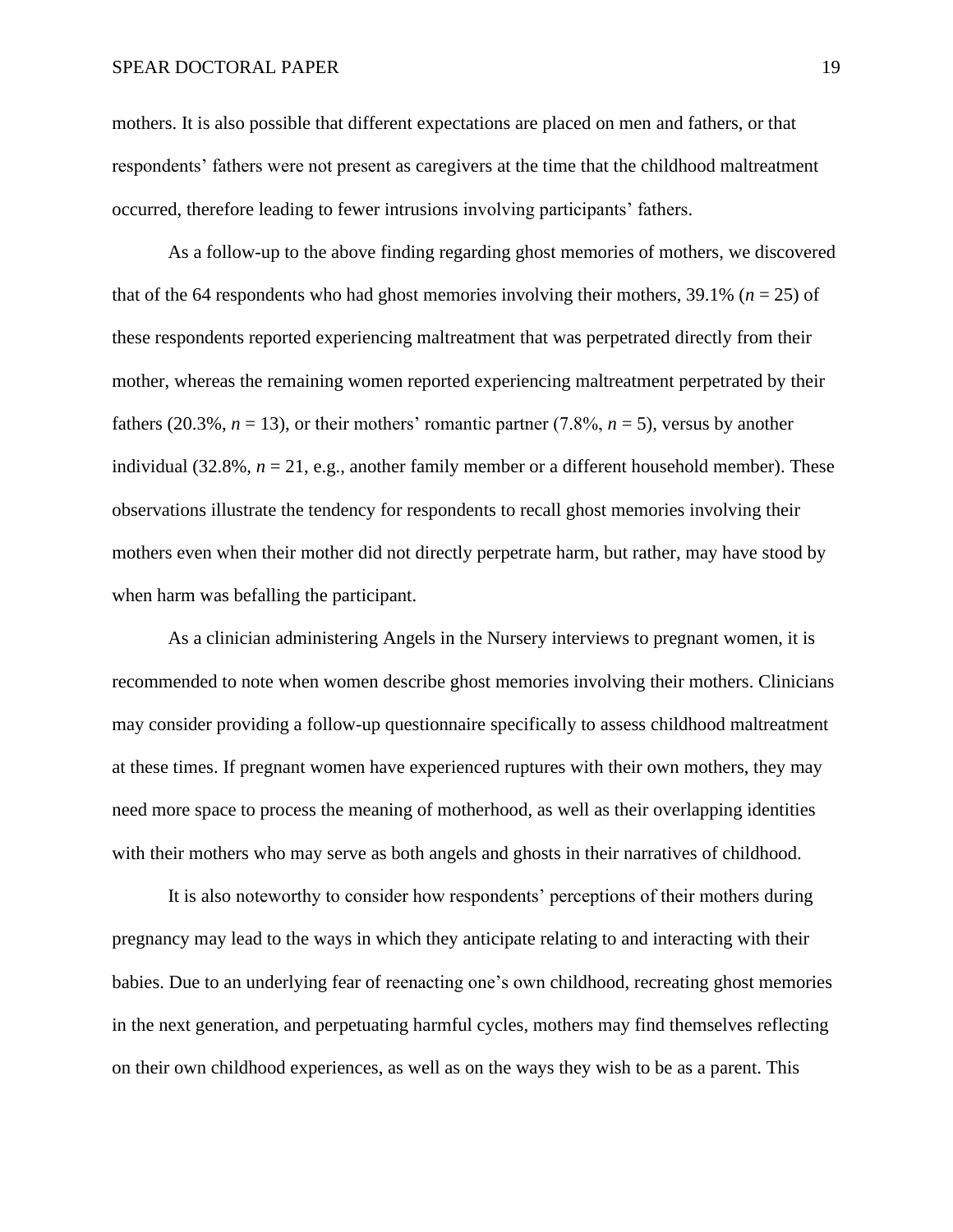phenomenon is captured in the following quote that echoes the voice of Selma Fraiberg, the pioneer of ghosts in the nursery: "*The 'ghosts' are the emotions of fear and rage that a small child cannot allow herself or himself to experience toward frightening, abusive parents for fear of losing or alienating them, or being hurt by them. These emotions instead become redirected to the self and may be unconsciously transmitted to the next generation through elevated PTSD symptoms and situations when the now-grown child becomes a parent and reenacts with her baby the seemingly forgotten painful and punitive ways of relating that she learned during her formative years*." (Narayan et al., 2017, p. 463). The coexistence of memories of nurturance mixed with memories of fear often clouds the ability to retrieve purely positive or protective memories when anticipating the transition to parenthood.

Intervention is warranted for mothers with childhood maltreatment histories who reenact the painful and punitive ways of relating described above. Intervention helps facilitate a healing process and promotes the exploration of family values, core belief systems, strengths, and areas of growth, all while preventing the continuation of intergenerational cycles of maltreatment. Clinicians may consider identifying mothers with childhood maltreatment histories as those in particular need of trauma-informed therapeutic support in order to enable mothers further explore their perceptions of their own mothers, as well as the ways in which these perceptions affect their transition to parenthood, their shared identities, and their inner wishes.

Findings revealed that in this sample, it was almost three times more likely to have narratives characterized by protection in the context of harm than rupture in the protective shield. These findings are important, as they have the potential to inform trauma-informed, evidencebased interventions, and particularly those with a dyadic framework. For instance, Child Parent Psychotherapy (CPP) is an intervention modality aimed at healing behavioral and mental health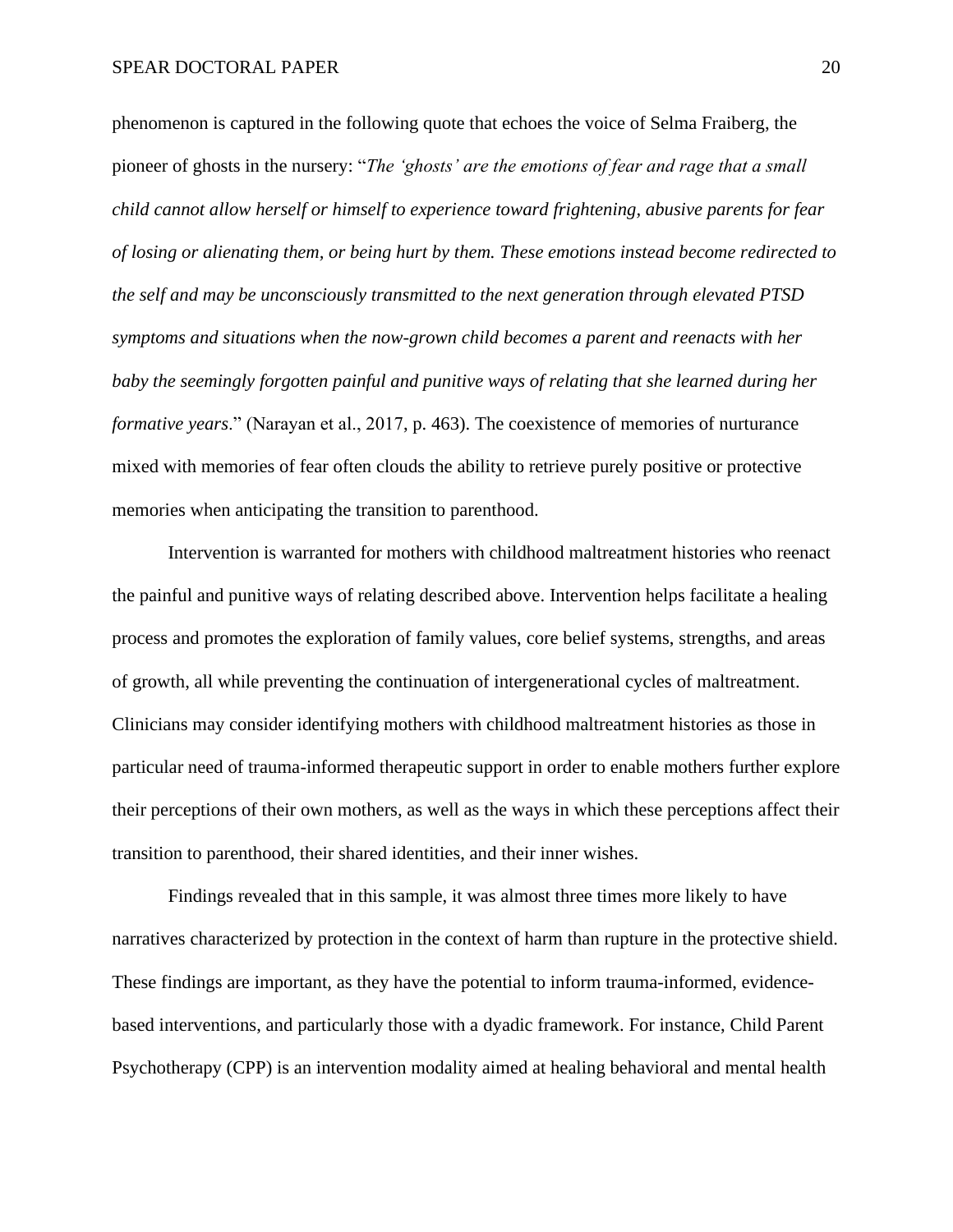problems of infants, toddlers, and preschoolers whose caregiving relationships are disrupted by maltreatment, violence, and other forms of trauma that prevent the child from developing trust in the safety of attachments (Lieberman et al., 2015). The first phase of CPP, known as the assessment phase, includes the joint creation of a "triangle" of expectations by the clinician and the family. This triangle includes the experience of what happened that brought the family to therapy, the behaviors and feelings of the child that occur in response to this experience or event, and the role of therapy in helping the child, parent, and attachment bond heal, as well as guidelines for what to expect during sessions.

Typically, the clinician and the caregiver co-create the triangle before presenting it to the child. This process may look very different depending on whether a caregiver has themselves had a childhood experience of protection in the context of harm as opposed to rupture in the protective shield. Caregivers with protection in the context of harm may have a model for nurturance and safety within a caregiver-child relationship. These individuals may have experienced adversity as a child, but they also may be able to identify the ways in which adults protected them or made them feel safe, therefore creating a roadmap for their own journey of helping their own child recover from trauma. These caregivers may be able to take their children's perspectives and see themselves as integral in their child's healing process and sense of safety. On the other hand, caregivers with their own rupture in the protective shield from childhood may find it overwhelming or difficult to co-create their child's triangle, as their own experiences of not receiving adequate protection in the midst of danger may rise to the surface and interfere with their ability to validate their child's trauma exposure. Caregivers' lack of being nurtured as children may create psychological barriers when they wish to protect their child and empathize with their child's experiences and emotions but have no model or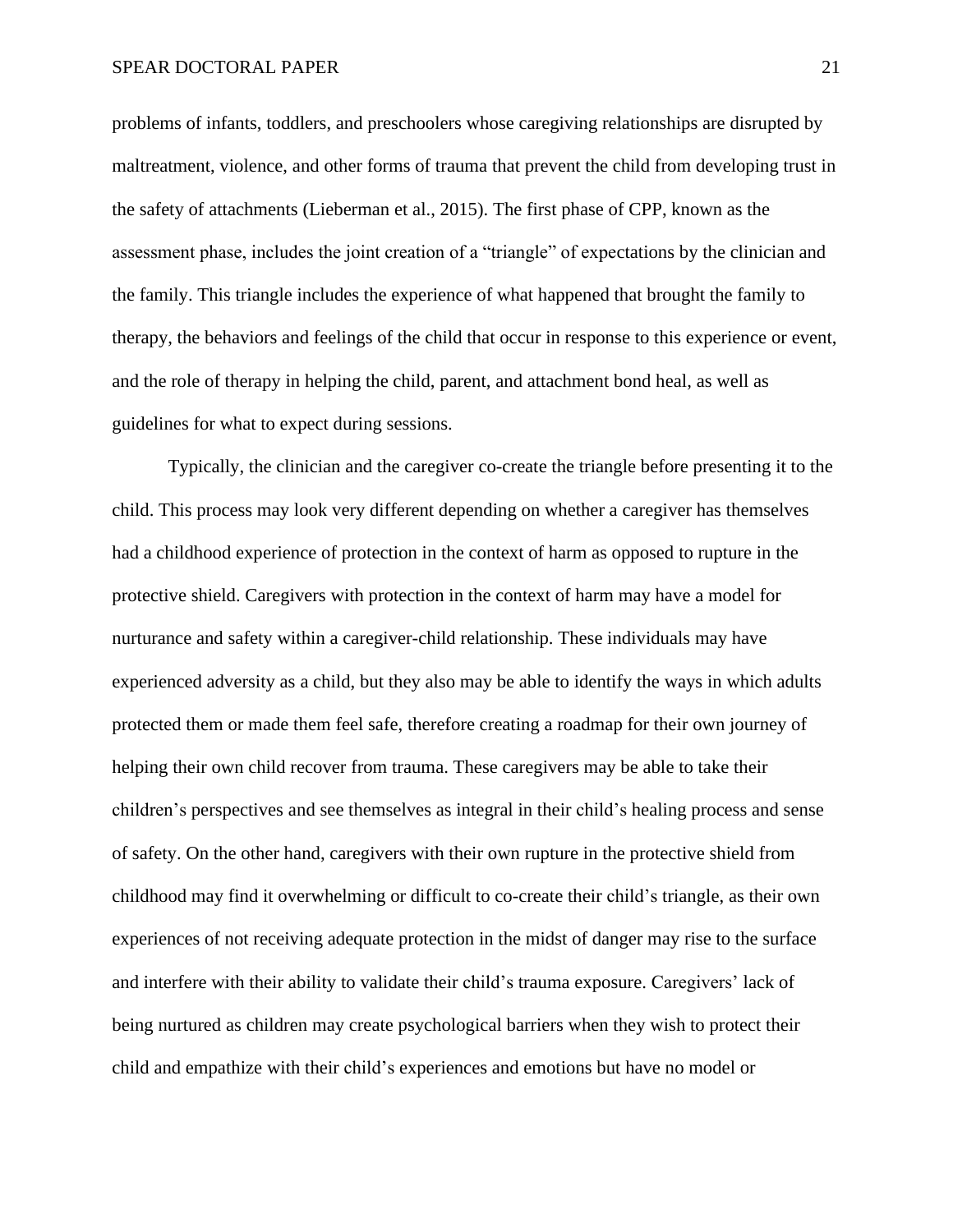framework of themselves as being protected.

It is essential that clinicians support caregivers in understanding their childhood experiences of nurturance and fear and the ways in which they intersect with those of their offspring. Clinicians should also consider which caregivers need more time in the assessment phase of CPP before entering the core intervention phase, as this time provides a meaningful opportunity to ask caregivers what their inner child needs in order to be heard and seen. Perhaps the needs of their inner child must be met before parents with childhood trauma histories are able to embody nurturance as effective caregivers to their own children. Caregivers may consider the elements of a safe parent that they wish to put forth, as well as their own ghosts in the nursery of trauma, grief, and loss.

Limitations of this study include the focus on pregnancy only. A larger sample size of pregnant as well as postpartum women may have revealed additional unique or significant associations, and current results should therefore be interpreted with caution. Future research may also investigate the role of fathers' angel and ghost memories, and the frequencies at which the three unique types of memories occur. Future research could also investigate whether men who have ghost memories involving their fathers have significantly higher rates of childhood maltreatment than men who do not have such memories. Understanding and exploring the angels and ghosts in our lives promote safety, nurturance, and hope for generations to come.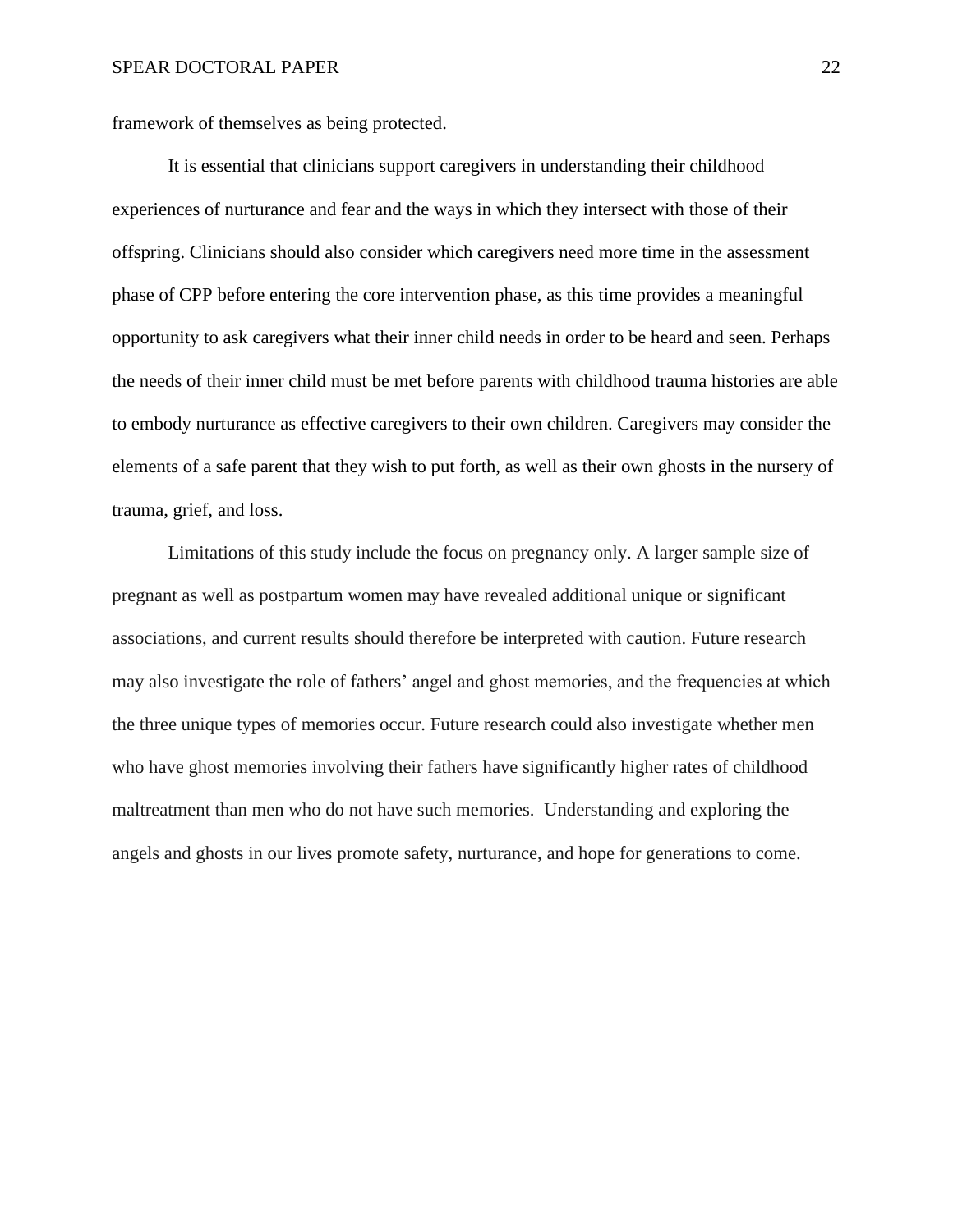#### **References**

Atzl, V. M., Narayan, A. J., Rivera, L. M., & Lieberman, A. F. (2019). Adverse childhood experiences and prenatal mental health: Type of ACEs and age of maltreatment onset. *Journal of Family Psychology, 33*, 304-314*.* http://dx.doi.org/10.1037/fam0000510

CDC. (2021). Adverse childhood experiences (ACEs). <https://www.cdc.gov/violenceprevention/childabuseandneglect/acestudy/index.html>

- Davis, E. P., & Narayan, A. J. (2020). Pregnancy as a period of risk, adaptation, and resilience for mothers and infants. *Development and Psychopathology*, 32, 1625-1639. http://dx.doi.org/10.1017/S0954579420001121
- Felitti, V. J., Anda, R. F., Nordenberg, D., Williamson, D. F., Spitz, A. M., ... & Marks, J. S. (1998). Relationship of childhood abuse and household dysfunction to many of the leading causes of death in adults: The Adverse Childhood Experiences (ACE) Study. *American Journal of Preventive Medicine*, *56*, 774-786. http://dx.doi.org[/10.1016/j.amepre.2019.04.001](https://doi.org/10.1016/j.amepre.2019.04.001)
- Fraiberg, S., Adelson, E., & Shapiro, V. (1975). Ghosts in the nursery: A psychoanalytic approach to the problem of impaired infant-mother relationships. *Journal of the American Academy of Child & Adolescent Psychiatry, 14*, 387–421. http://dx.doi.org/10.1016/S0002-7138(09)61442-4
- Lieberman, A. F., Ippen, C. G., & Van Horn, P. (2015). *" Don't Hit My Mommy!": A Manual for Child-Parent Psychotherapy with Young Children Exposed to Violence and Other Trauma (2nd Edition.)* Zero to Three.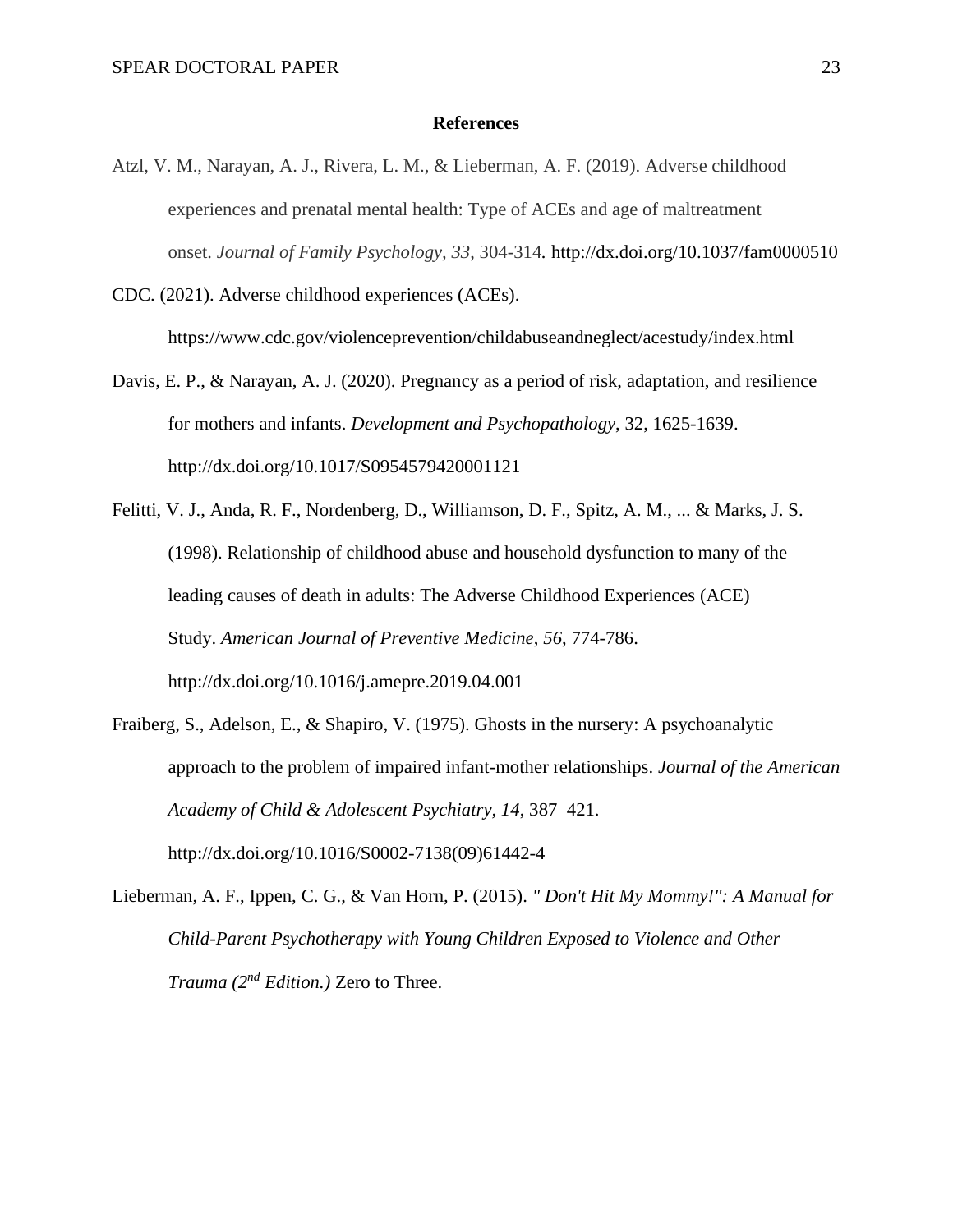- Lieberman, A.F., Padron, E., Van Horn, P., & Harris, W.W. (2005). Angels in the nursery: The intergenerational transmission of benevolent parental influences. *Infant Mental Health Journal*, *26*, 504–520.<https://doi.org/10.1002/imhj.20071>
- Muzik, M., & Rosenblum, K.L. (Eds.). (2017). *Motherhood in the face of trauma: Pathways towards healing and growth.* Springer.
- Narayan, A. J., Ghosh Ippen, C., Harris, W. W., & Lieberman, A. F. (2019). Protective factors that buffer against the intergenerational transmission of trauma from mothers to young children: A replication study of angels in the nursery. *Development and Psychopathology, 31,* 173-187.<http://dx.doi.org/10.1017/S0954579418001530>
- Narayan, A.J., Ghosh Ippen, C., Harris, W.W., & Lieberman, A.F. (2017). Assessing angels in the nursery: A pilot study of childhood memories of benevolent caregiving as protective influences. *Infant Mental Health Journal*, *38*, 461-474. [http://dx.doi.org/doi:](http://dx.doi.org/doi) 10.1002/imhj.21653
- Narayan, A. J., Ghosh Ippen, C., & Lieberman, A. F. (2015). Coding manual for angels and ghosts in the uursery. University of California, San Francisco, Department of Psychiatry.
- Narayan, A. J., Lieberman, A. F., & Masten, A. S. (2021). Intergenerational transmission and prevention of adverse childhood experiences (ACEs). *Clinical Psychology Review*, *85*. https://doi.org/10.1016/j.cpr.2021.101997
- Narayan, A.J., Oliver Bucio, G., Rivera, L.M., & Lieberman, A.F. (2016). Making sense of the past creates space for the baby: Perinatal Child-Parent Psychotherapy for pregnant women with childhood trauma. *Zero to Three Journal*, *36*, 22–28.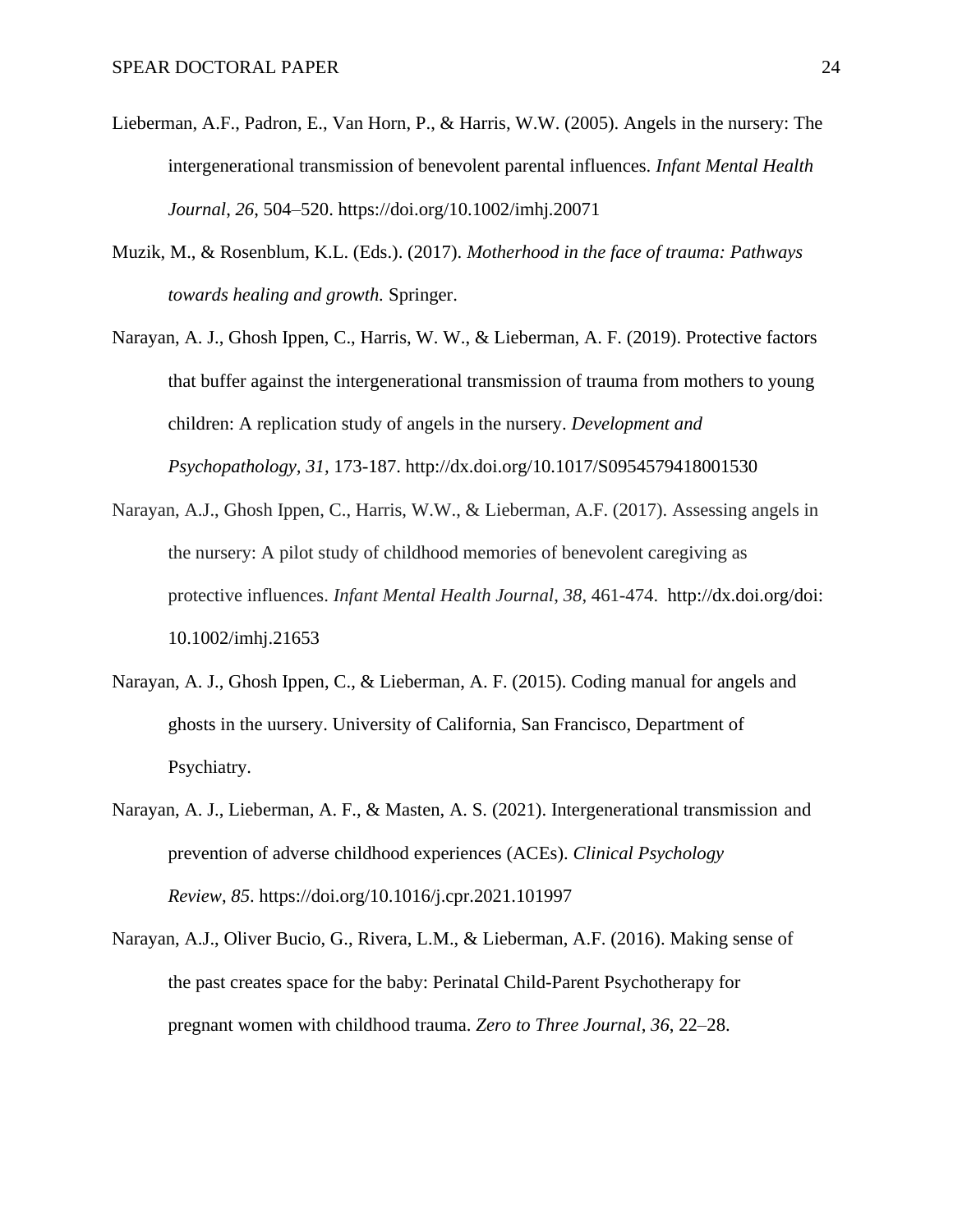- Schmidt, M. R., Narayan, A. J., Atzl, V. M., Rivera, L. M., & Lieberman, A. F. (2018). Childhood Maltreatment on the Adverse Childhood Experiences (ACEs) Scale versus the Childhood Trauma Questionnaire (CTQ) in a Perinatal Sample. *Journal of Aggression, Maltreatment & Trauma*, *29*(1), 38–56.<https://doi.org/10.1080/10926771.2018.1524806>
- Slade, A., & Cohen, L. J. (1996). The process of parenting and the remembrance of things past. *Infant Mental Health Journal, 17*, 217-238. http://dx.doi.org/[10.1002/\(SICI\)1097-](https://doi.org/10.1002/(SICI)1097-0355(199623)17:3%3C217::AID-IMHJ3%3E3.0.CO;2-L) [0355\(199623\)17:3<217::AID-IMHJ3>3.0.CO;2-L](https://doi.org/10.1002/(SICI)1097-0355(199623)17:3%3C217::AID-IMHJ3%3E3.0.CO;2-L)
- Sperlich, M., & Seng, J. S. (2008). *Survivor moms: Women's stories of birthing, mothering and healing after sexual abuse*. Eugene, OR: Motherbaby Press.
- Weathers, F.W., Litz, B.T., Keane, T.M., Palmieri, P.A., Marx, B.P., & Schnurr, P.P. (2013). The PTSD Checklist for *DSM-5* (PCL-5).

<https://www.ptsd.va.gov/professional/assessment/adult-sr/ptsd-checklist.asp>

Van Horn, P., Lieberman, A.F., & Harris, W.W. (2008). The Angels in the Nursery Interview. University of California, San Francisco, Department of Psychiatry.